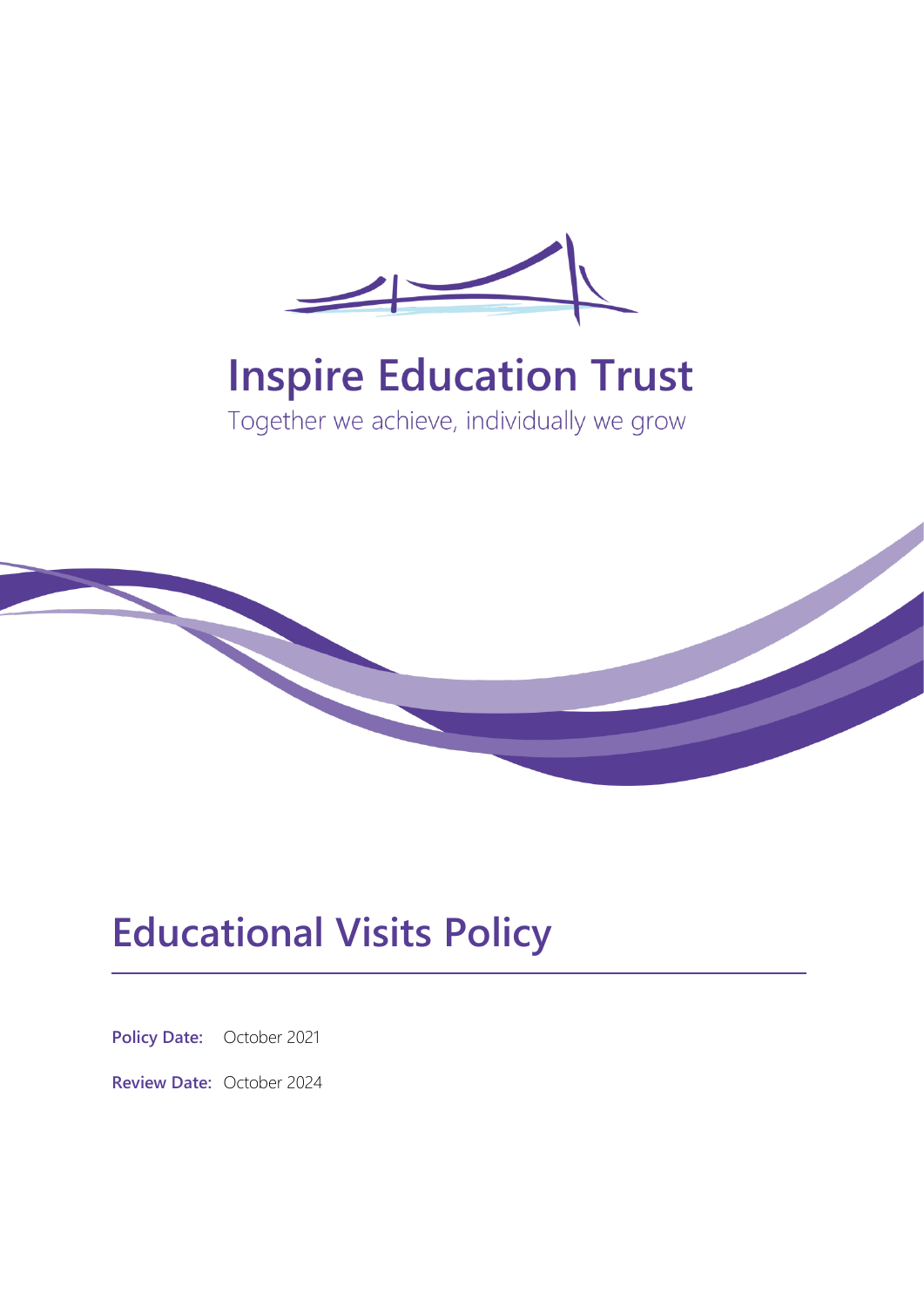# **Document History**

| Version | Status | Date   | Author | Summary Changes |
|---------|--------|--------|--------|-----------------|
|         |        | Oct 21 |        |                 |
|         |        |        |        |                 |
|         |        |        |        |                 |

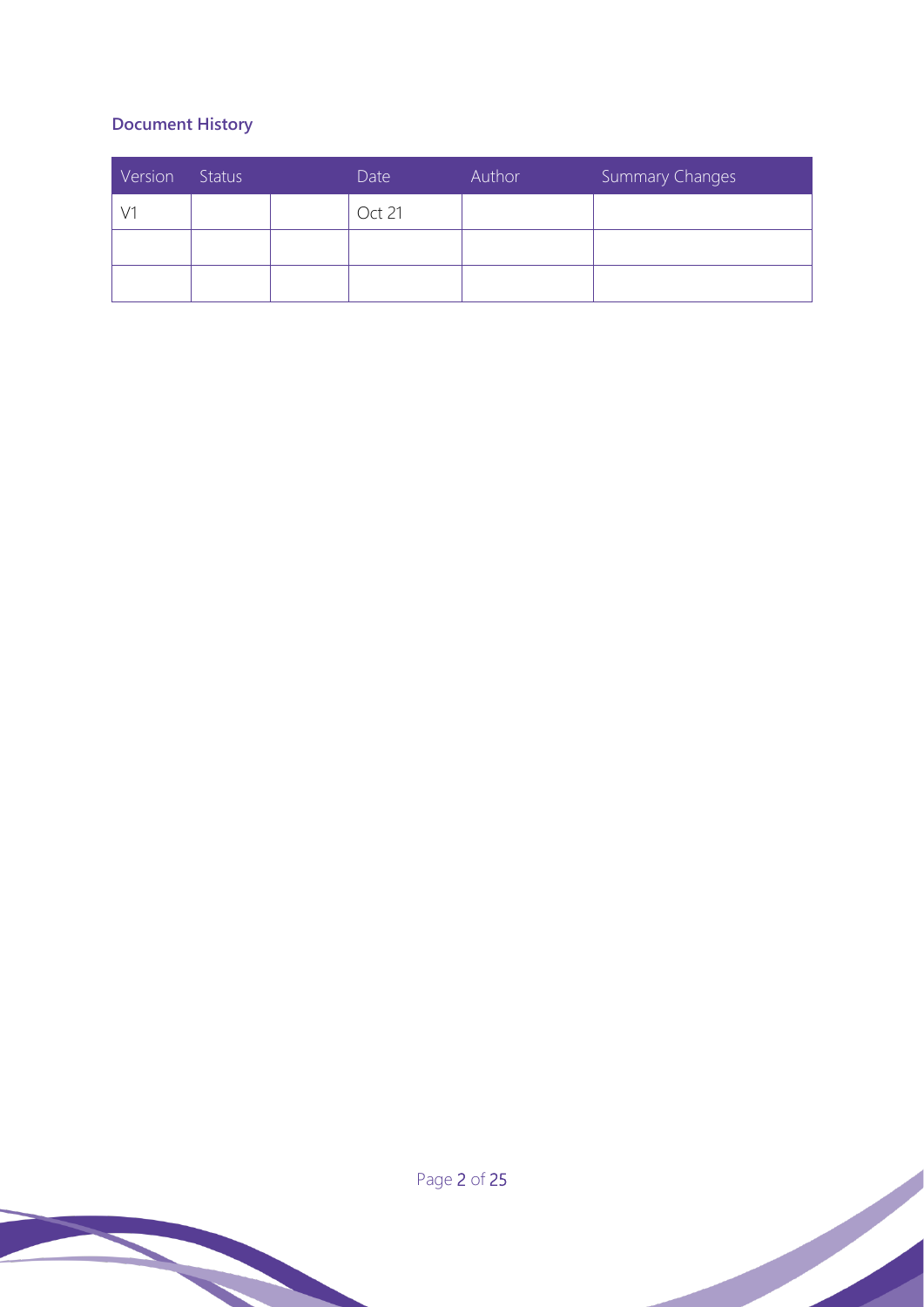# **CONTENTS**

- 1 Introduction/Context
- 2 Principles
- 3 Inclusion
- 4 Application of policy
- 5 Student Behaviour
- 6 Roles and responsibilities
- 7 Staffing
- 8 Types of Visit and Categories
- 9 Visit Planning and Approval
- 10 Risk Management
- 11 Mobile phones
- 12 Emergency Procedures
- 13 Parental Consent
- 14 Charging and funding for trips
- 15 Transport
- 16 Insurance
- 17 Evaluation
- 18 Help and support

#### Appendices

Appendix 1 Emergency Procedure Appendix 2 Extended Learning Territory – Clifford Bridge Appendix 3 Extended Learning Territory – Hearsall Appendix 4 Extended Learning Territory – Stockingford Appendix 5 Extended Learning Territory – Walsgrave Appendix 6 Extended Learning Territory – Whittle

Page 3 of 25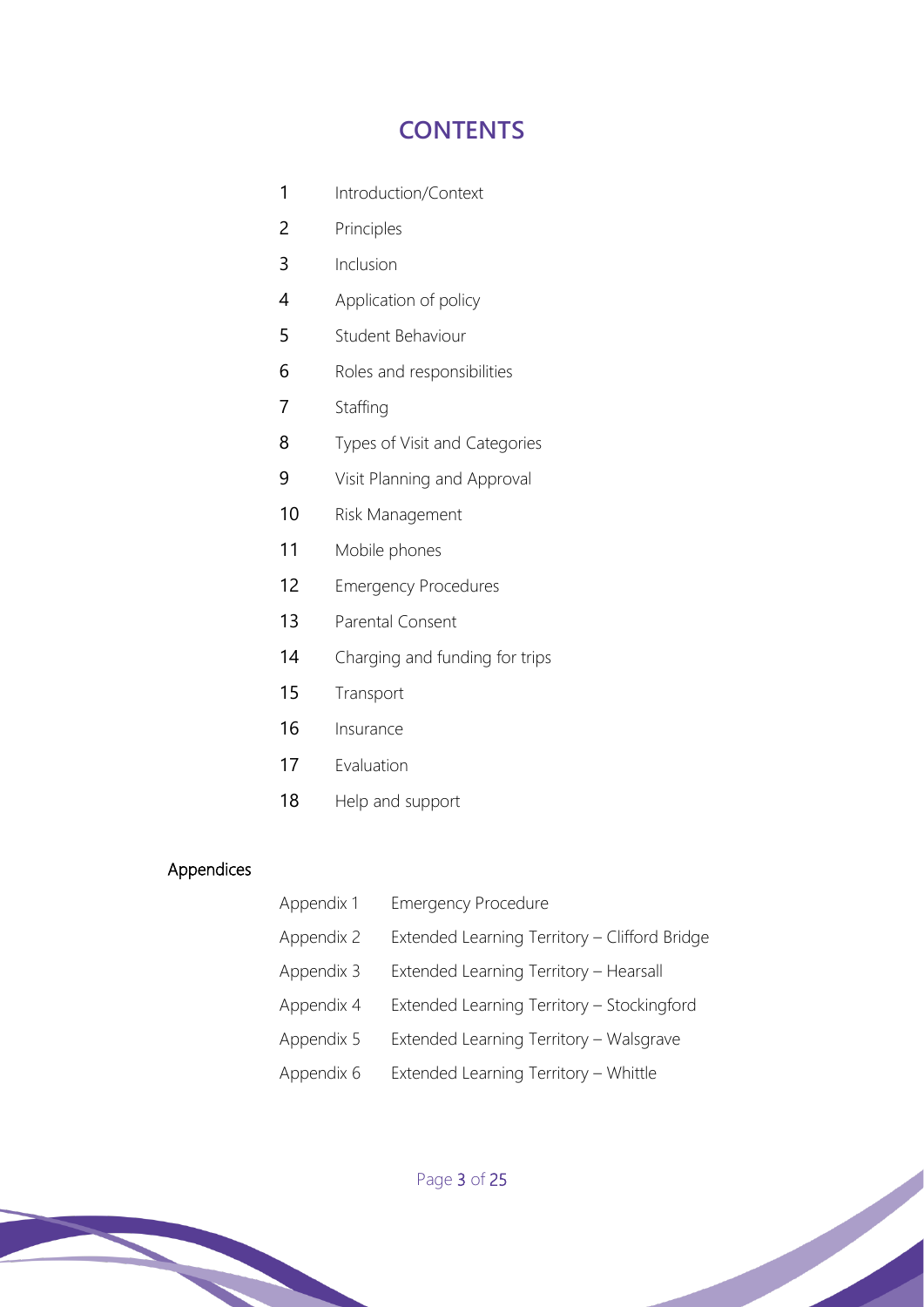# **1 INTRODUCTION**

The following terms shall be interpreted as indicated below when used hereinafter within this policy:

- a) 'Trustees' refers to the registered trustees of Inspire Education Trust.
- b) 'Academy trust' refers to the holding body of the Academy namely either Clifford Bridge Academy, Hearsall Academy, Stockingford Academy, Walsgrave Academy and Whittle Academy.
- c) Any reference to their 'the school' or 'the academy' contained within this policy is taken to refer to the appropriate given body within context.
- d) 'Educational Visits', 'Visits', 'Educational Trips' and 'Trips' refers to any activity which takes place outside the boundaries of the following individual schools: Clifford Bridge Academy, Hearsall Academy, Stockingford Academy, Walsgrave Academy and Whittle Academy.

The school aims to provide a rich and varied programme of opportunities for students to engage in learning outside the classroom; within the school, the local area and further afield. The programme of visits must be structured and progressive, to gradually develop young peoples' confidence, independence, sense of responsibility, cultural awareness, and specific learning objectives.

# **Context**

We believe that educational visits are an integral part of the entitlement of every child to an effective and balanced curriculum. Appropriately planned visits are known to enhance learning and improve attainment and so form a key part of what makes the Inspire Education Trust a supportive and effective learning environment. The benefits of children taking part in visits and learning outside the classroom include (but are not limited to):

- Improvements in their ability to cope with change and novelty
- Increased critical curiosity and resilience
- Opportunities for meaning making, creativity, developing learning relationships and practicing strategic awareness
- Increased levels of trust and opportunities to examine the concept of trust (us in them, them in us, them in themselves, them in each other)
- Improved achievement and attainment across a range of curricular subjects. Children are active participants not passive consumers and a wide range of learning styles can flourish.
- Enhanced opportunities for 'real world' 'learning in context' and the development of the social and emotional aspects of intelligence.
- Increased risk management skills through opportunities for involvement in practical riskbenefit decisions giving them the tools and experience necessary to assess their own risks in a range of contexts.
- Greater sense of personal responsibility
- Possibilities for genuine team working including enhanced communication skills
- Improved environmental appreciation, knowledge, awareness and understanding of a variety of environments.
- Improved awareness and knowledge of the importance and practices of sustainability.
- Physical skill acquisition and the development of a fit and healthy lifestyle.

Page 4 of 25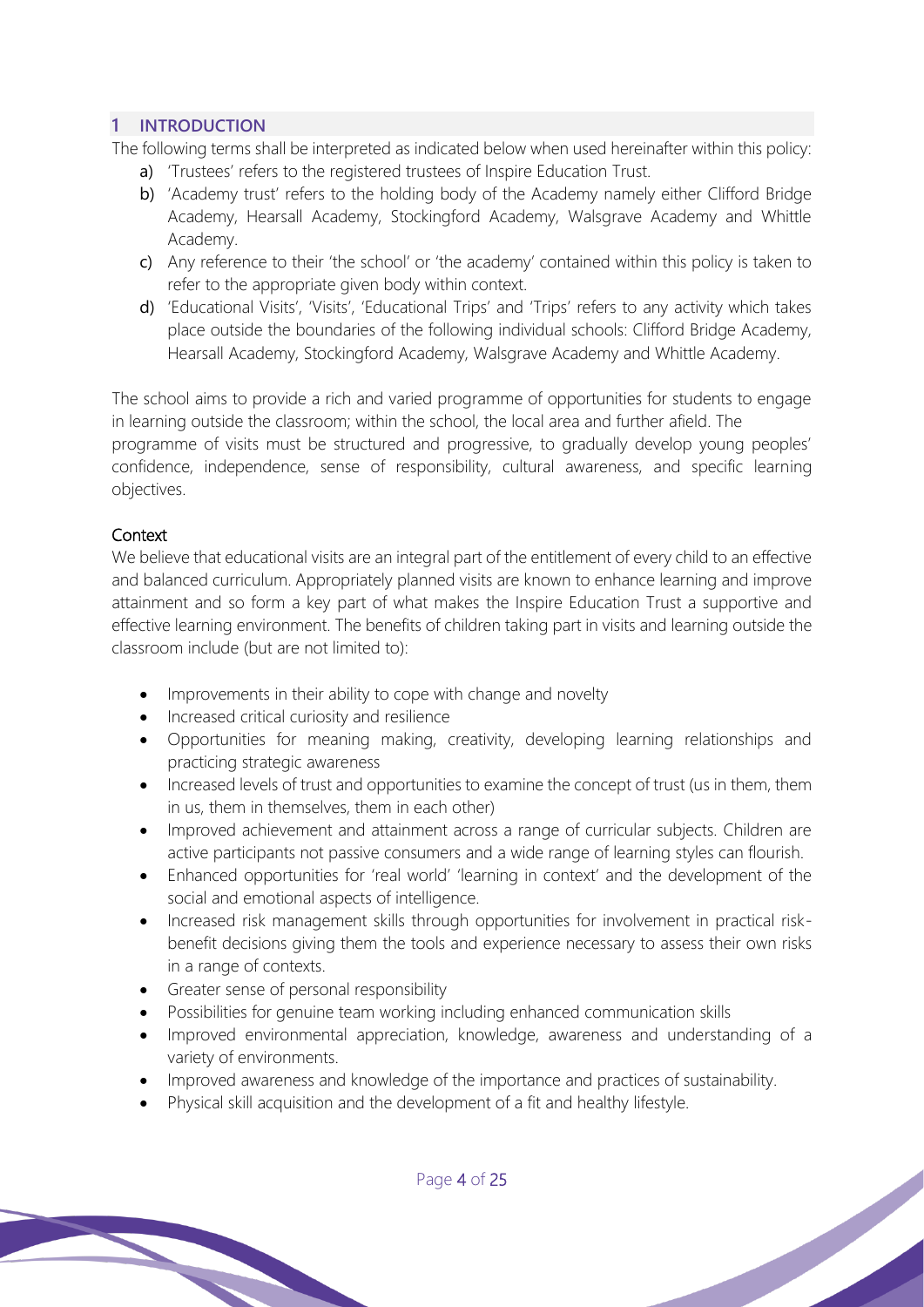# **2 PRINCIPLES**

Educational visits must:

- a) Be open and available to all eligible children
- b) Inclusive unless the context specifically requires otherwise
- c) Meet the needs of all children, who should be actively encouraged to take part
- d) Have a stated educational or recreational objective
- e) Cover all areas of the curriculum at some point during the academic year
- f) Be cost-neutral once all costs, payments and subsidies have been applied

Visit Leaders have the option to refuse to take children on visits if their conduct within school has warranted such a sanction or has been assessed by the Visit Leader as a potential risk to participants.

Provision is made for children, whose families are in receipt of free school meals as per the charging and remissions policy

#### **3 INCLUSION**

The Inspire Education Trust is an inclusive Trust and all reasonable adjustments will be made to enable children to access all types of educational trips and visits.

- Visits where a whole class or group attendance is desirable but suitable alternatives are available at school or through family experiences. Curriculum entitlement is not lost by non-attendance as this is an enhancement or enrichment activity. Inclusion of all is desired but not required. Family choice or other factors may mean that not all children attend.
- Enhancement or enrichment activity that is a clear choice or extra-curricular visit. Choice and other factors will mean that not all attend.

Where there are concerns for the health and safety of a child on any trip, it is important to determine the curriculum need and the health and safety issues of the child concerned and their effect on other children or young people, as well as staff. If reasonable adjustments cannot ensure their safety and/or that of others, then that may be the reason they cannot attend that particular visit. The individual Academy EVC Coordinator would seek clarification from the Outdoor Education Adviser (Coventry/ Warwickshire LA) in each individual case in an attempt to find a solution to include the child.

All student applications for trips received up to the deadline will be considered. Behaviour is a key consideration in deciding who can attend a trip – see Student Behaviour section. If a trip is oversubscribed, we will look to see if the numbers for the trip can be increased. Failing that, we will look at the trips accessed by students in the last two years. Children who have not attended a residential

Page 5 of 25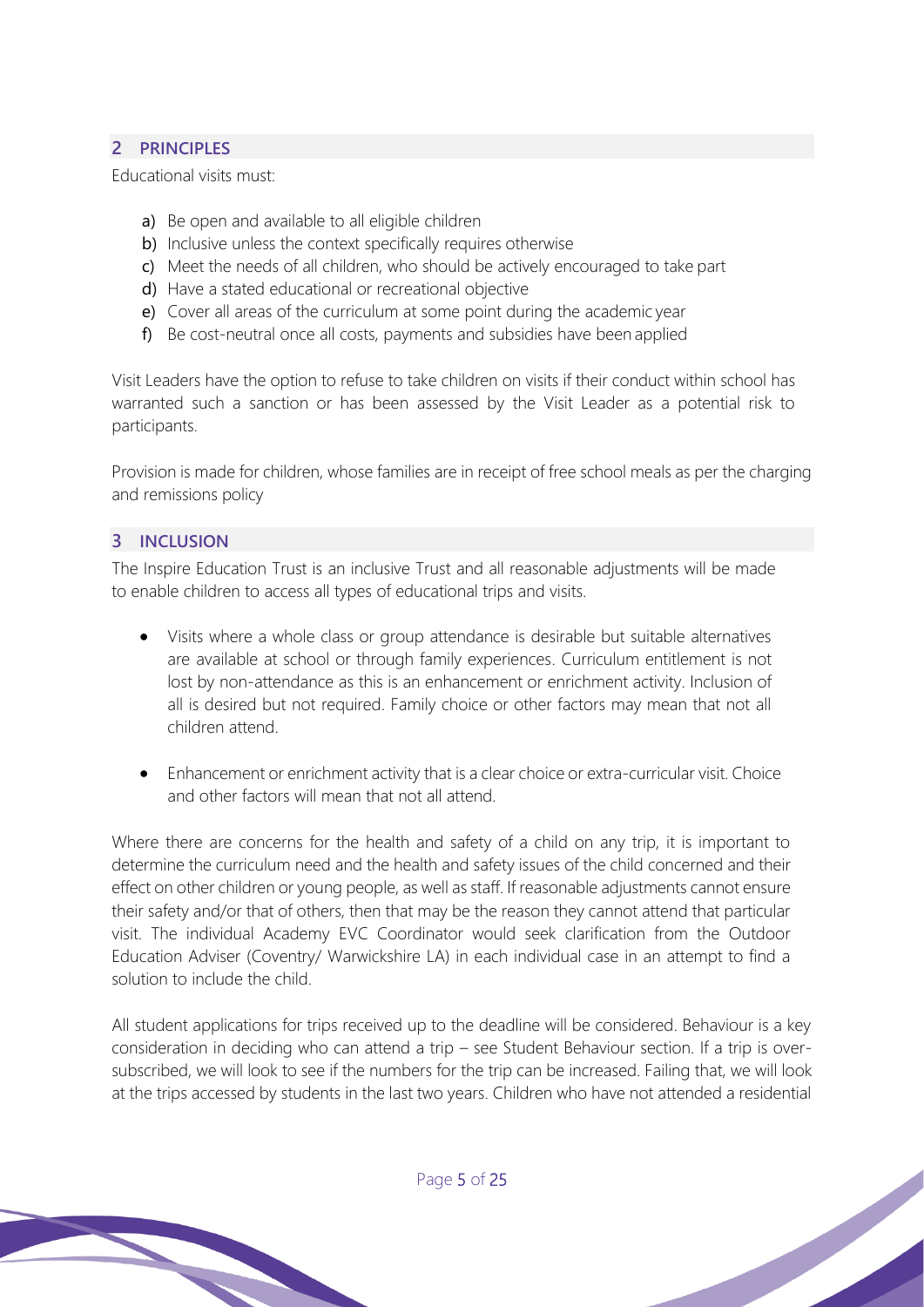in this time will take preference, along with children who have previously not been allocated a place on an oversubscribed trip.

# **4 APPLICATION OF POLICY**

Any visit that leaves the school grounds, whether as part of the curriculum, during school time or outside the normal school day, is covered by this policy.

Inspire Education Trust adopts Coventry City Council's Policy for the Management of Visits, Trips and Learning Outside the Classroom (currently dated October 2011 and available via the EVOLVE homepage. EVOLVE is the web-based notification, approval, monitoring and communication system, used by Coventry City Council, to which all staff have access).

All staff are required to plan and execute visits in line with Coventry City Council's policy. Staff are particularly directed to be familiar with the roles and responsibilities outlined within the OEAPNG (Outdoor Education Advisers' Panel National Guidance).

# Members of staff leading educational visits must have read this policy and Coventry City Council's Policy for the Management of Visits, Trips and Learning Outside the Classroom and their signature on the form confirms they have done so.

There are three types of visit, for each of which the approval process is slightly different:

- 1. Staff using the local area to deliver lessons (see Extended Learning Territory section)
- 2. Other visits within the UK excluding adventurous activities
- 3. Any visit involving adventure activities and/or residential

# **5 CHILDREN'S BEHAVIOUR**

Whilst wishing to provide opportunities, both educational and social, the school retains the right to refuse an individual student from participating in a visit if he/she could not be trusted to behave in an acceptable manner, or where it was considered inappropriate for other reasons, such as a children who has misbehaved prior to the visit and it was felt wrong to reward him/her by allowing participation in a particular visit.

Parents must be informed of the right to refuse students from participating in trips on the grounds of behaviour by each Visit Leader via the first letter informing parents of the trip. Prior to the trip pupils and parents will need to sign a Code of Conduct form for all residential trips.

The following paragraph must be used:

*Acceptance on this trip is subject to good behaviour and a satisfactory reference from the children's class teacher. Students who are poorly behaved will forfeit their right to attend. Any monies already paid will be refunded if they can be recovered without loss to the school. All other sums will be forfeited.*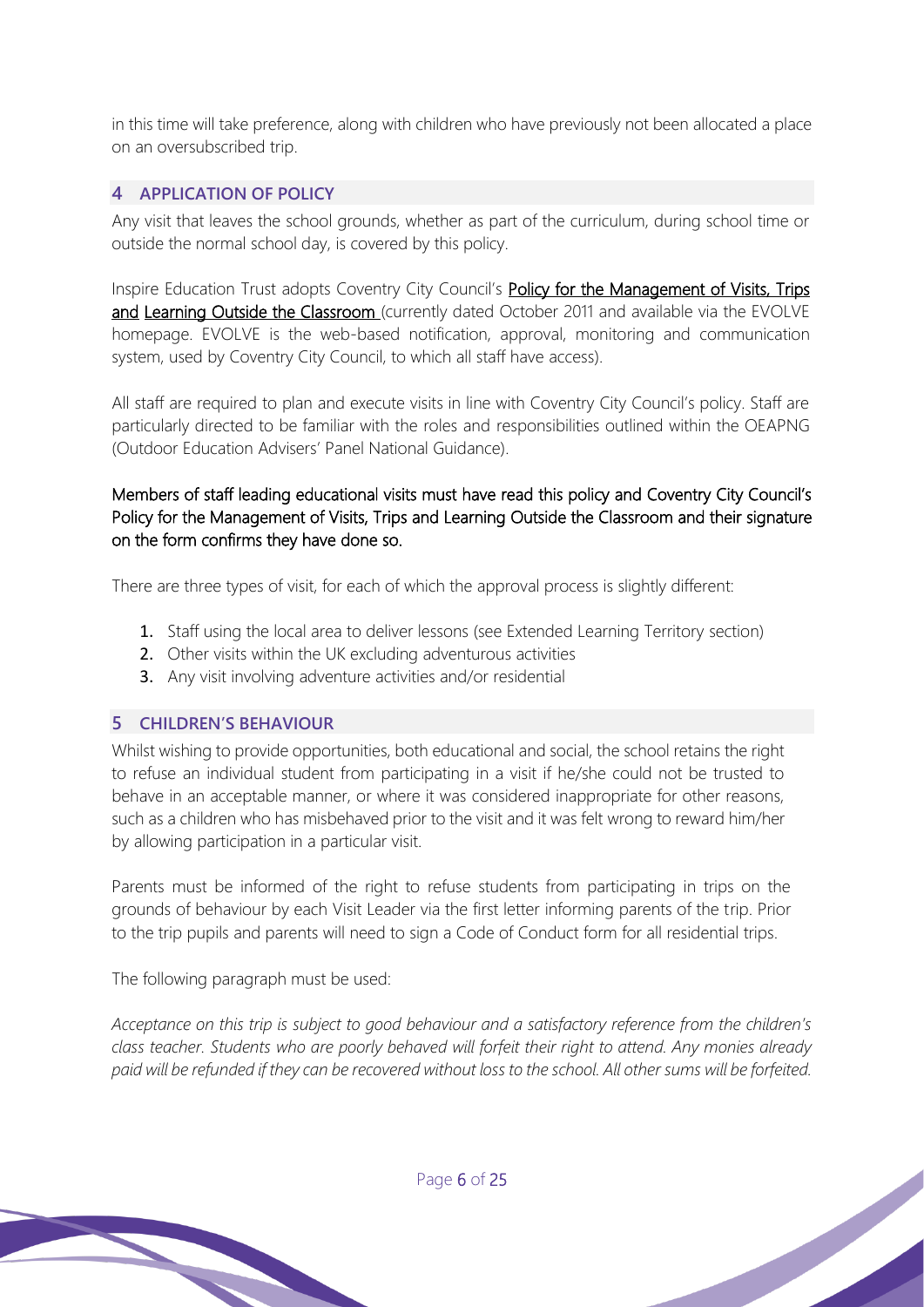Serious breaches of behavioural expectations on residential trips may result in students being collected and taken home (in the case of UK trips). Additional sanctions, depending on the nature of the breach may also be imposed. These sanctions include fixed term and permanent exclusion.

#### **6 ROLES AND RESPONSIBILITIES**

#### The Governing Body must:

- Ensure that arrangements are in place and that Coventry City and Warwickshire County Councils' regulations and guidance are being translated into working systems
- Ensure that the Governing Body has its' own systems in place to support this process: a named Governor rather than a group; an approval process for trips requiring Governor approval; dedicated discussion and review time at meetings
- Have the ability to act on behalf of the parents to ascertain if the specific event arrangements and risk assessments are in place and appropriate.

# The Head of Education Primary/ Headteacher must:

- Ensure that the management of visits meets the regulations and guidance offered by Coventry City Council, Department for Education and others as well as conforming to the school's own Health & Safety policy
- Ensure that the Governing Body is kept appropriately informed and accreditation of or verification of providers has been checked
- Ensure that arrangements are in place for the educational objectives of a visit to be inclusive and that issues identified in exploratory visits have been satisfactorily resolved within the risk assessment

Ensure that staff have opportunities to undertake CPD relating to good practice and procedures, and where necessary to obtain formal qualifications.

# All off-site activities and educational visits will require the approval of the school Headteacher and EVC Coordinator as signified by an agreement for the trip to take place.

#### The Educational Visits Co-ordinator must:

- Liaise with the Outdoor Education Adviser where appropriate
- Be involved in educational visit management in order to ensure that Coventry City and Warwickshire County Councils' guidance and regulations are followed and to confirm that satisfactory risk assessments have been carried out
- Oversee the trip logging system, Evolve
- Be able to confirm that the leadership of the visit is appropriate and to check staff qualifications, this to include accompanying staff and volunteers
- To provide information on the training of leaders and other staff, and to provide support for staff and volunteers new to the visit
- Ensure DBS clearance is in place for all staff and volunteers
- To ensure that liaison with parents and obtaining consent are effective
- Ensure that the school has robust emergency procedures in place and knows how to liaise

Page 7 of 25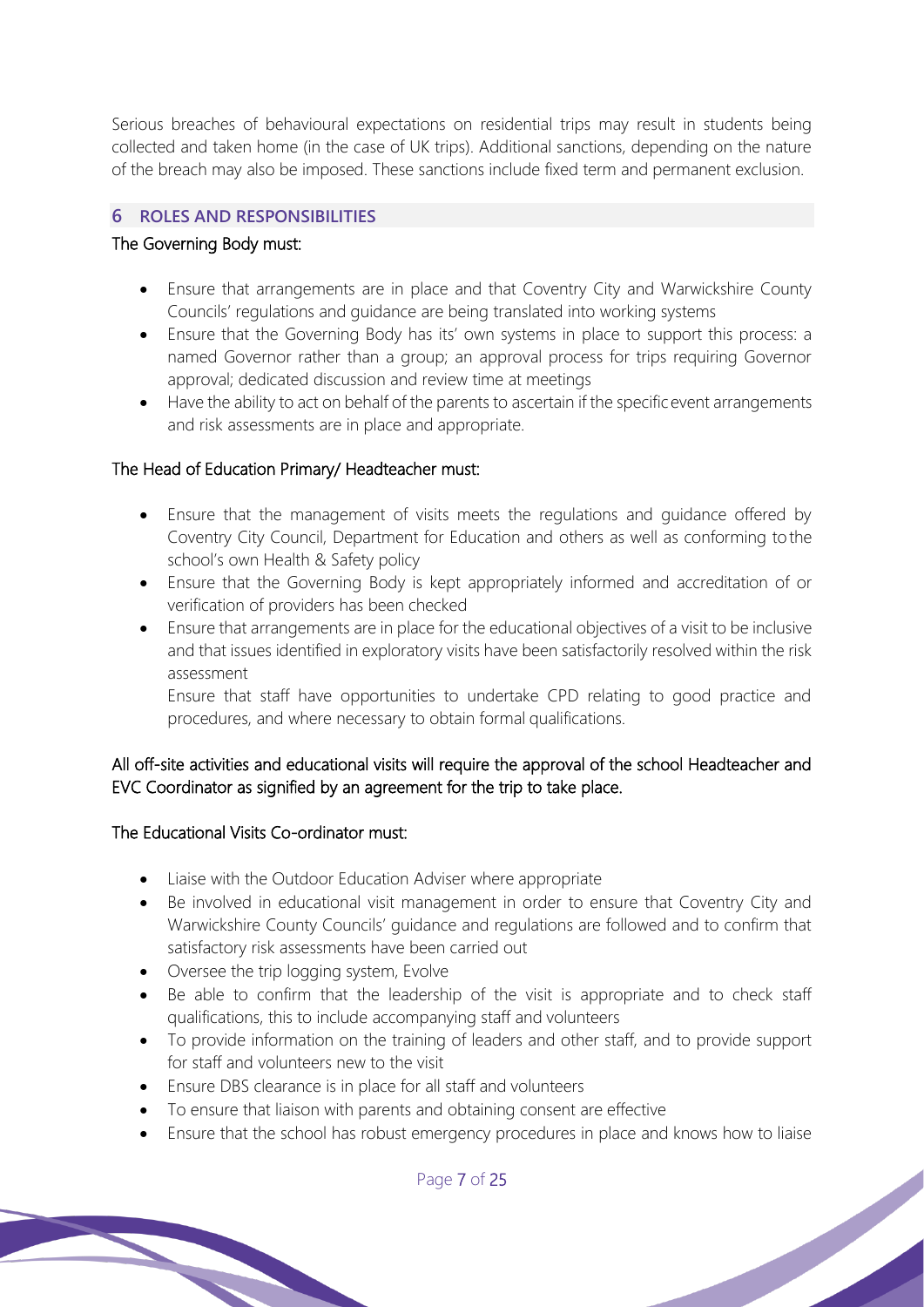with at Inspire Education Trust (Head of Education Primary) should an emergency occur

- Ensure that the school complies with Coventry City and Warwickshire County Councils' requirements for reporting incidents and accidents (including 'near misses')
- Support the Head and Deputy in the management of and evaluation of educational visits
- Use and apply suitable record-keeping practices for both students and young people and leaders off-site, with due regard to Data Protection legislation
- Learn from previous experience, recording successful practice, and be able to use them and move on
- Monitor and review what is going on, establishing a clear picture of current practice. Be able to both report on successes and set targets for improvement. Be ready to intervene where practice is incorrect or unsatisfactory
- Ensure that any use of student, staff or parent information complies with the Data Protection Act 2018.

# **The Visit Leader must:**

- Be approved to carry out the visit, suitably competent and knowledgeable about the school's, Trust and LA's policies and procedures
- Plan and prepare for the visit and assess the risks, with support from the EVC if required
- Define the roles and responsibilities of other staff and students and ensure effective supervision of what they do
- Agree with a senior member of staff for them to act as the Emergency Base Contact, should a trip be taking place outside of school hours, and ensure they have a full trip pack
- Obtain Head/Deputy approval for the visit, and Governor's where appropriate, within the defined timescales for visit approval
- Have enough information on the children taking part in order to risk assess their suitability for the visit or specific activity
- Consider stopping the visit if the risk to the health & safety of the students is unacceptable and have in place procedures for such an eventuality
- Ensure the leaders have the details of the established Emergency Base Contact
- Ensure that all staff taking part in the trip are fully briefed, including on their own role and responsibilities
- Ensure that the use of any student, staff or parent information complies with the Data Protection Act 2018
- Enter details of the trip onto Evolve, ensuring it is updated as soon as any information changes
- Be responsible for parent liaison, and obtaining consent for all students
- Prepare and manage a trip budget, ensuring it is cost-neutral and includes a contingency and that any surplus funds are returned in equal measure to all contributing parents/carers.

# **7 STAFFING**

We realise that staff competence is the single most important aspect of safe trip management and so we support staff in developing this competence in the following ways: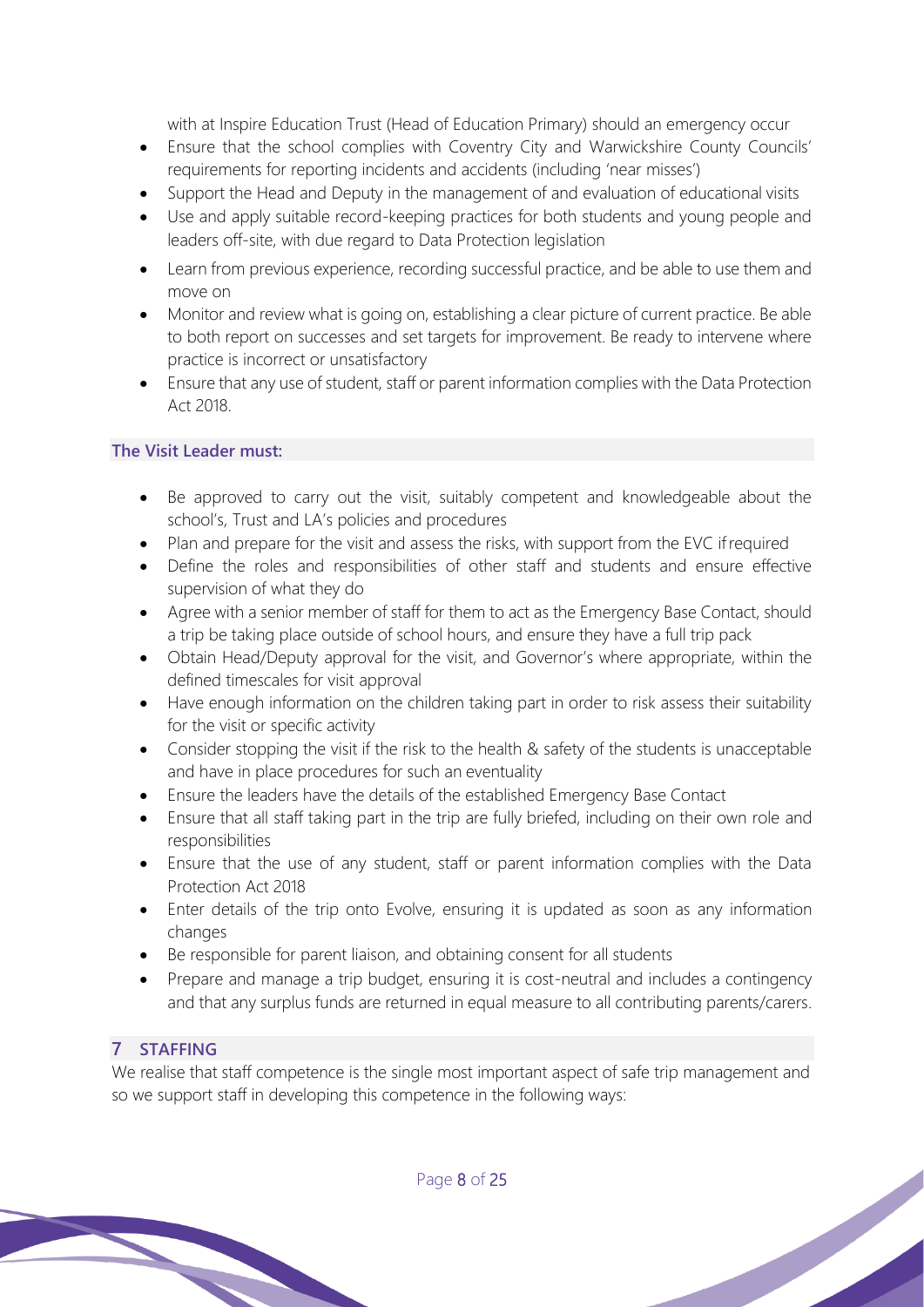- An 'apprenticeship' system, where staff new to visits assist and work alongside experienced Visit Leaders before taking on a leadership role
- Supervision by senior staff of some educational visits
- Support for staff to attend training courses relevant to the role of Visit Leader
- In-school CPD sessions run by experienced and trained Visit Leaders

In deciding whether any member of staff is competent to be a Visit Lead the Head teacher and/or Deputy Head will consider the following factors:

- Level of relevant experience, including whether they have led/participated in the same or similar trips previously
- Any relevant training undertaken
- The emotional and leadership ability of any prospective Visit Leader to make dynamic risk management judgements and take charge of any emergencies that may arise
- Knowledge of the children, the venue and the activities to be undertaken
- In some circumstances (e.g. first aid, adventurous activities) a formally accredited qualification may be required.

The EVC Lead and Head reserve the right to withdraw a member of staff from a trip in the interests of student safety.

All staff taking part in category B2, or C visits will be required to complete the staff consent form, which details medical needs and emergency contacts.

# Volunteers

Visit Leaders should make every effort to recruit the necessary staffing by approaching colleagues employed by the school, normally through the relevant Phase Leaders. In the event of this failing to produce enough volunteers, with the permission of the Head or Deputy Head, the Visit Leader may invite other appropriately experienced and qualified adults to accompany the trip. All volunteers must be approved by the Head in writing (email) including spouses or partners or other relatives of staff. The Head may require volunteers to provide character references. Any volunteer accompanying a trip will be required to be with a nominated school member of staff.

# Ratios

In general terms the law does not prescribe activity-specific staffing ratios, but it does require that the level of supervision and group management is 'effective'.

Effective supervision should be determined by proper consideration of:

- Age (including the developmental age) of the group
- Gender
- Ability of the group (including special educational needs, behavioural, medical and vulnerability characteristics etc)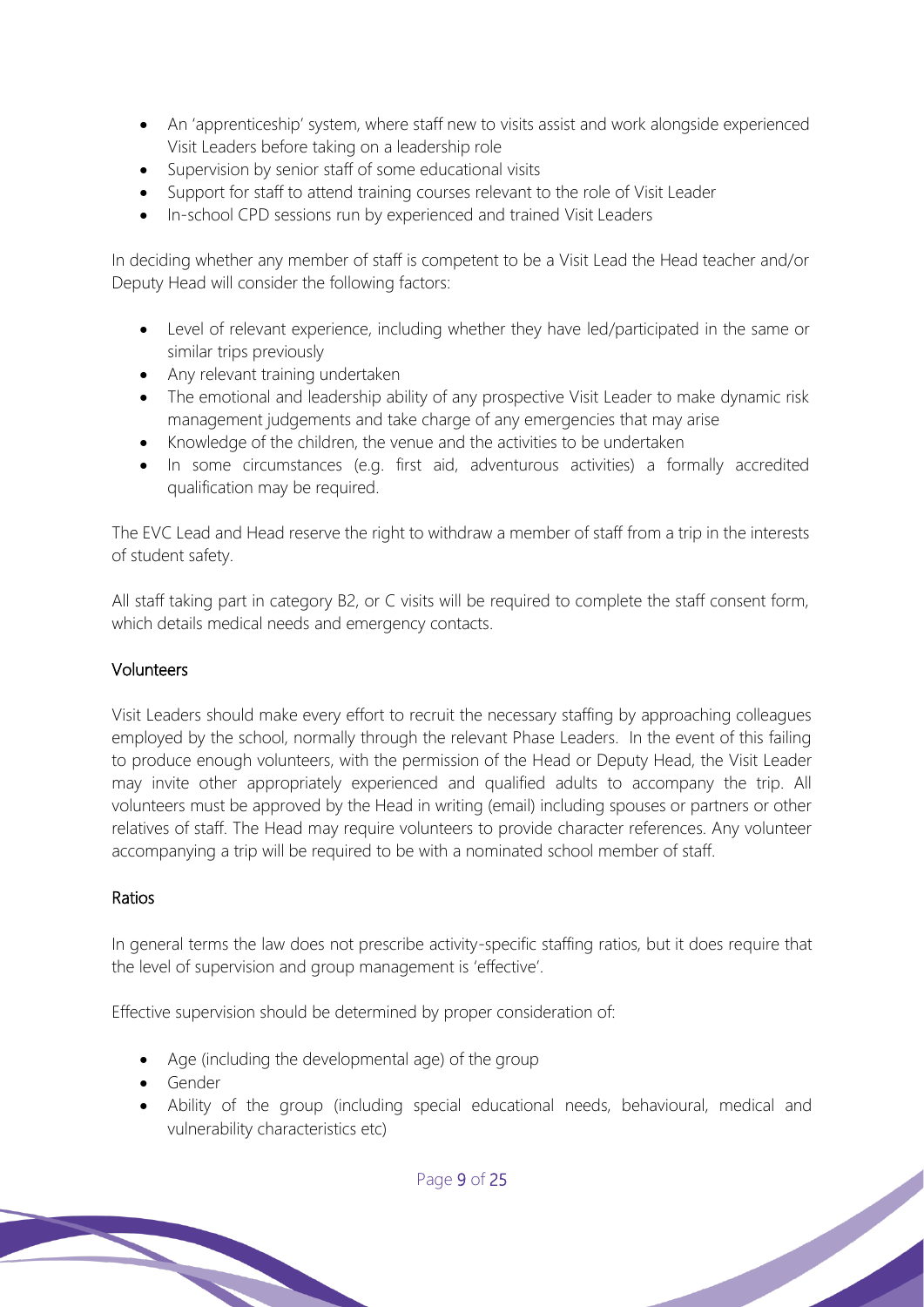- Nature and location of the activity (including the type of activity, duration, skill levels involved, as well as the time of year and prevailing conditions)
- Staff competence (including whether staff have previously led or assisted a visit, and whether it is an activity which requires trained staff, e.g. visits near water margins)
- The consequence of a sole member of staff being indisposed, particularly where they will be the sole leader for a group for any significant amount of time
- For residential visits, staff must reflect the gender make-up of the students on the trip; e.g. if there are female students then there must also be female staff (and vice versa)

As a guide, for primary age students a ratio of 1:10 may be appropriate. A minimum of two members of staff must accompany the visit (one as Visit Leader) regardless of the number of students. For children in the Early Years and Key Stage 1, a ratio of at least 1:6 is advised.

The exception to this is sporting fixtures where the venue will have other DBS teachers from other schools attending, where one member of staff is sufficient. The minibus will have a laminated emergency card within it for pupils to refer to, should the single staff member become incapacitated.

Staff supervising off-site residential activities have 24-hour responsibility for supervising students and therefore must make sure they are capable of exercising that responsibility. Staff accompanying school visits must not drink alcohol during the trip or activity even when 'off-duty'.

# **8 TYPES OF VISIT AND CATEGORIES**

There are different types of visit, for each of which the approval process is slightly different. Governor's approval is required for anything other than a Category A or B1.

- 1. Within 15-20 miles of city boundary, non-hazardous, sports fixtures and Dol y Moch (Category A)
- 2. Beyond 20 miles of city, not adventurous (Category B1)
- 3. UK and Overseas residential not adventurous (Category B2)
- 4. Any visit involving adventurous activities, including theme parks (C)

Inspire Education Trust requires approval for trips involving theme parks, or adventure parks also require the Head of Education, Primary.

# **9 VISIT PLANNING AND APPROVAL**

The internal school approval process is as follows for each type of visit:

1. All visits must be initially approved by the SMT from a curriculum and calendar perspective. The Visit Leader must complete an Educational/Enrichment Visit Initial Date Approval Form considering the relevant submission dates (see below). This approval will be logged on the Trip spreadsheet and allocated a Visit number. The Visit Leader (VL) will be notified by email with a visit checklist if the date is approved.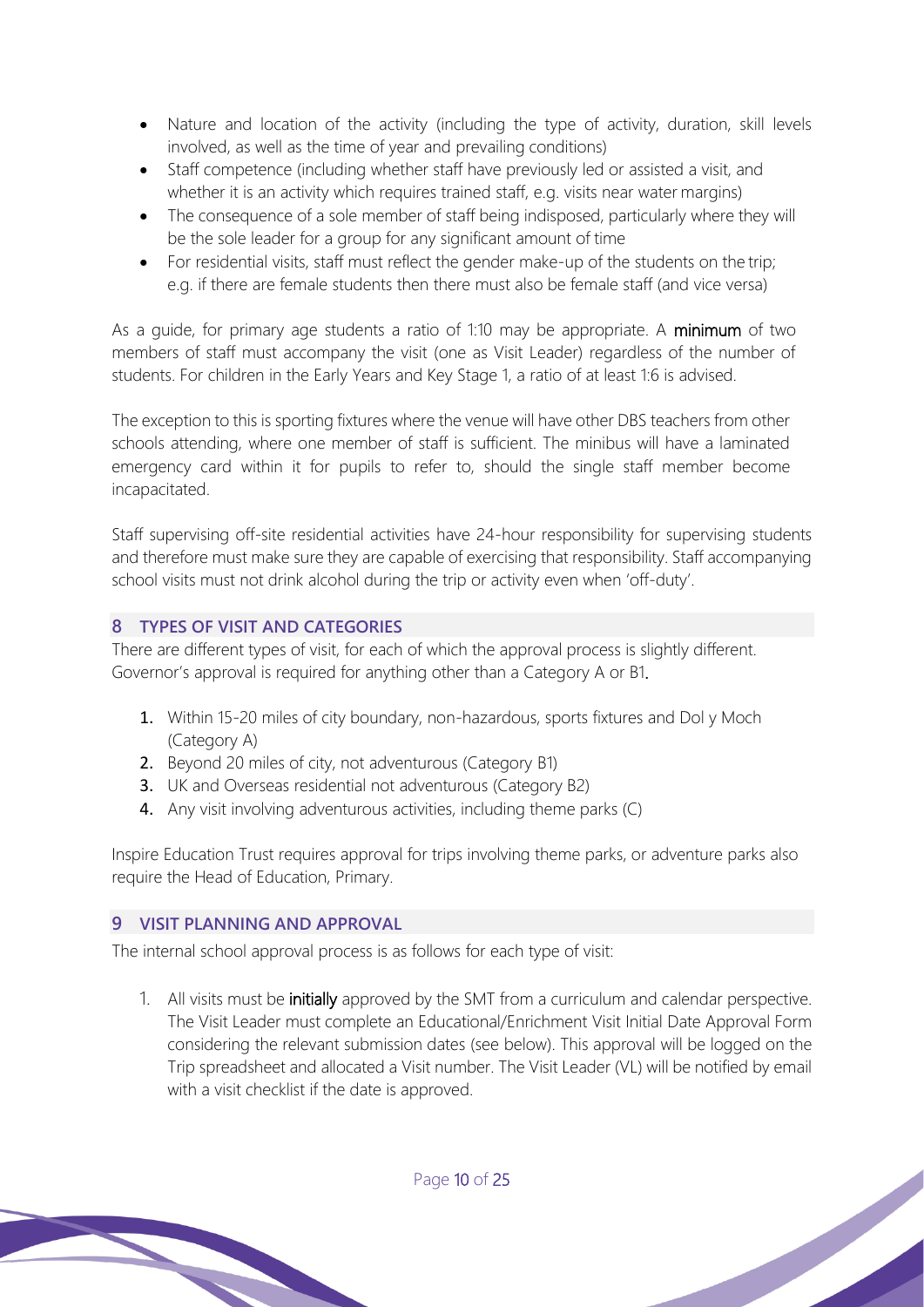2. Depending on the category of the visit, the VL will be required to complete site specific forms (Plas Dol-Y-Moch or Kingswood) depending on if the visit is residential. This will be submitted to the EVC for approval together with an initial risk assessment and costings sheet. Please note that the EVC and Head have final approval of all trips upon submission of the relevant documentation.

Approval from a curriculum and calendar perspective is only the first stage of approval, and, as an example, if a visit has not been requested within the relevant timescale then it may not receive approval from the EVC and therefore will not be able to proceed.

- 3. It is recommended the VL and EVC meet to discuss the trip, and to review the Risk Assessment. This is best done as early in the process as possible. There is a generic Risk Assessment which must be adapted for every trip with the specific risks for that trip, once approved.
- 4. All forms and paperwork will be tabled at SMT.
- 5. For all trips that are not category A or B1, following SMT approval, the EVC will pass completed paperwork for Head of Education approval no later than 10 days before the next meeting.
- 6. No financial commitments must be entered into, and the trip must not be advertised until the appropriate approval (Headteacher, EVC and where relevant, Governor) has been given.
- 7. All visits must be logged on Evolve by the VL.
- 8. VL is responsible for planning the visit, including completion of the risk assessment, communicating with parents and students, preparing a trip budget (where relevant) and obtaining parental consent.
- 9. Local area visits (Category A) must be approved by SLT no later than 28 days prior to the visit taking place, and by EVC no later than 14 days prior to the visit taking place.
- 10. Visits beyond 20 miles of the city, but not adventurous (Category B1) must be approved by SLT no later than 90 days prior to the visit taking place, and by EVC no later than 28 days prior to the visit taking place.
- 11. UK and not adventurous visits using an independent provider (Category B2) must be approved by SLT no later than 6 months prior to the visit taking place, by Governors no later than 3 months prior to the visit and by EVC no later than 28 days prior to the visit taking place.
- 12. A pre-trip planning meeting must be held for all staff and volunteers accompanying any trip at which the Visit Leader goes over arrangements for the trip and the Risk Assessment, and at which duties and responsibilities are discussed and agreed.
	- For residential trips, additional meetings are required  $-$  a Parents' Information Evening must be held before parents are asked to give their consent to their child participating in it. The evening should provide parents with information about the destination and the purpose of the trip (including the potential educational benefits)

- transport arrangements
- proposed itinerary/activities
- clothing/kit list
- accommodation arrangements (including security arrangements)

Page 11 of 25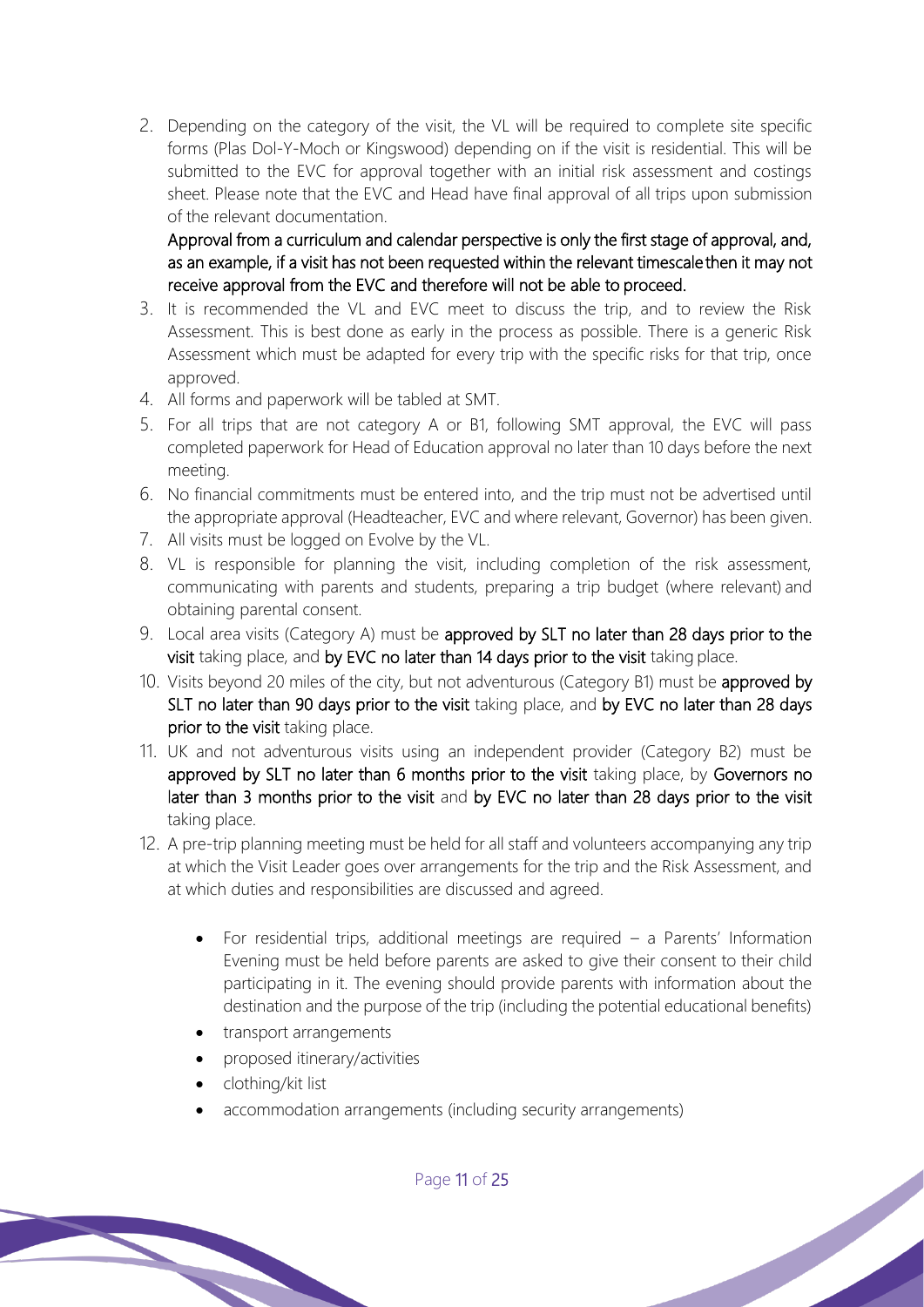- supervisory arrangements (e.g. details of staff accompanying the trip, remote supervision arrangements etc.)
- health and safety information (including details of the major risks and how it is proposed to manage them)
- insurance cover
- behavioural expectations (pre-trip expectations, code of conduct for the trip, repatriation/return home arrangements)
- costs and any payment plan arrangement
- GDPR (General data Protection Regulation) and data protection information.

Parents must be informed of any subsequent significant changes e.g. to the itinerary, in writing.

# **10 RISK MANAGEMENT**

Assessment of risks, and the recording of this process is a critical element of planning an educational visit. It should not be seen as a 'tick box' exercise, but as a dynamic, inclusive process which should involve not only the Visit Leader but also other staff involved in the visit, and the students themselves.

The concept itself is quite simple:

- Somebody identifying a hazard
- Recognising that somebody is at risk from the hazard
- Putting some judgment on the potential likelihood and severity of the harm thatmight befall them
- Then, critically, putting in place the necessary control measures to rectify the problem.

The process of risk assessing a visit will inform your group management plan and improve your control of safety. The recording of risks and of the measures to mitigate the risks will demonstrate that Visit Leaders have followed good practice. The risk assessment should tell the 'story' of the visit by walking through the itinerary and documenting the risks and control measures for each step. It is essential that other staff on the visit, and the students, are aware of the risks and the control measures before the trip takes place – ideally, the risk assessment process will involve these groups but if not, then it will need to be communicated to them well in advance of the trip taking place.

There is a legal requirement for the risk assessment process to be recorded and for suitable and sufficient control measures to be identified for any significant risks. Inspire Education Trust have a standard format of risk assessment document for which many generic risks are included – see Appendix 1. There are generic risks which should be considered for any visit – e.g. children with medical conditions, safeguarding of students, travel arrangements but there will also always be risks which are specific to the individual trip being planned. Although a generic Risk Assessment exists, each trip should have the individual risks for that trip documented within the trip.

Risk Assessment document as well as considering the general risks. The Risk Assessment must always be tailored to a particular visit, which may include adapting the generic risks and mitigation.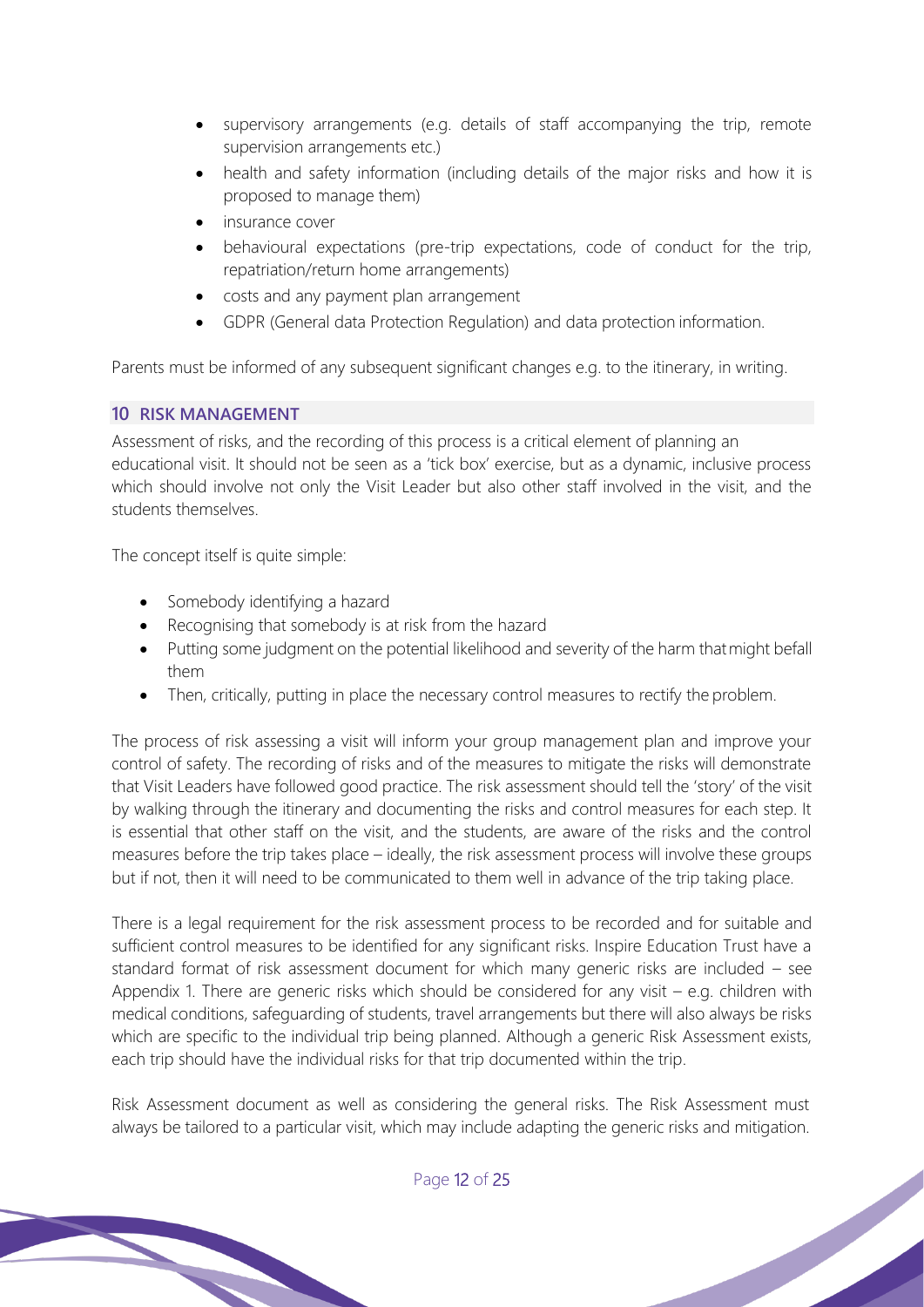External providers may have their own Risk Assessment document which may be reviewed for information but these external documents must not be attached to Evolve, as Inspire Education Trust staff are unlikely to be qualified to judge if they are suitable and sufficient. The provider's Risk Assessments are often technical and do not give information which will help with the planning and risk management of a trip. If the provider does not hold an external accreditation such as the LOTC quality badge or AALA licence (which would negate the need to ask for any further safety assurances) then the VL should ask the provider to complete an 8P provider statement (downloadable from the form section on Evolve). The provider should be questioned about anything that may help the VL plan and risk assess their visit such as 'Is there anything on site that I would need to brief my group about?'

It is important that while staff are away they recognise potential risk, hazard and harm and intervene appropriately to protect the students in their care. This process of dynamic risk assessment does not need to be recorded in writing but staff must be able to explain any adjustments made to the original assessment and why they made them if asked about them at a future date.

#### Preliminary Visit

A reconnaissance trip in advance of any off-site activity enables staff to conduct detailed risk assessments and consider risk management strategies. It is strongly recommended for all trips featuring new venues and activities. Where no preliminary visit has been undertaken, the Visit Leader will have to convince the Head/EVC that the alternative arrangements have enabled adequate assessment of risks.

#### Swimming

If an activity involves swimming, students' parents must give their consent in advance and indicate their child's ability. National guidance on swimming pools is available on the OEAP website and must be adhered to by the VL.

#### First Aid and Management of Medical Conditions

The presence of a qualified first aider may not be relevant for all off site activities and visits, however a basic level of first aid support must always be available. The determination of the appropriate requirements should take into account:

- The nature of the activity
- The nature of the group
- The likely injuries associated with the activity
- The extent to which the group will be isolated from the support of the emergency services (both in terms of distance and response times).

A basic level of first aid support must available at all times. First aid and other medical needs should always be considered in the process of planning and the risk assessment of any visit. In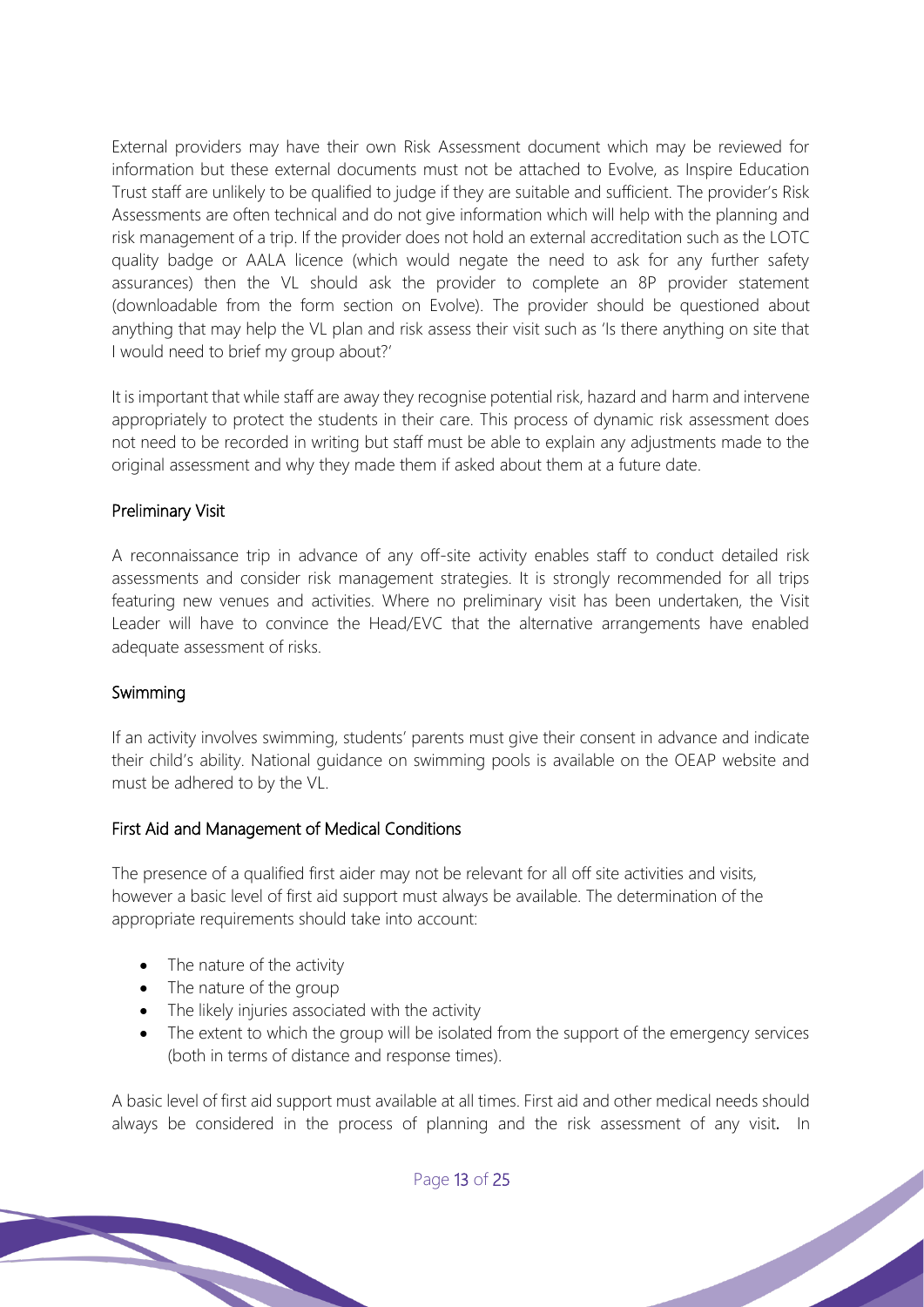circumstances where a nominated first aider is not appropriate, and therefore not accompanying the visit, the Visit Leader, or assistant Visit Leader, must be nominated to take responsibility for accessing qualified first aid support in the event of an emergency. In all circumstances, one or more of the staff leading the visit must:

- have a working knowledge of simple first aid and be competent to use first aid materials carried with the group
- ensure that sufficient first aid kits are taken on the visit (one per coach)
- know how to access, and be able to access, qualified first aid support
- have agreed to administer an 'Epipen' or 'Inhaler' if a student with such a condition is present on the visit
- ensure that plans are in place to support students with particular medical conditions, e.g. diabetes
- during coach travel in which more than one coach is being used, ensure where students have a particular medical condition, such as asthma, allergies or diabetes the coach in which these students are travelling is staffed by those staff who have agreed to administer an 'Epipen' or 'Inhaler', or who are trained in supporting students with diabetes
- have read this policy in conjunction with the school policies covering safeguarding of children with identified medical conditions.

As part of the preparation for the trip, a list will be provided of the students' medical and SEN needs, which the VL will need to refer to during the planning process to inform the risk assessment.

If any medication is administered by staff during the trip, a 'Medication Log Sheet' will need to be completed and should be retained with the trip documentation.

Depending on the nature of the trip it may also be necessary to collect medical information from staff – for example this will be a requirement when staff are accompanying a residential trip. The VL will also need to ensure they have up to date emergency contact information for staff.

# **11 MOBILE PHONES**

For residential trips and trips outside of school hours the number of the emergency base contact must be given to parents. Staff must not give personal mobile phone numbers to children. The school mobile phones must be returned to the trip team immediately following the return of the trip staff to school (the morning of the next working day when their return is after normal school hours).

#### **12 EMERGENCY PROCEDURES**

# A critical incident is any incident where events go beyond the normal coping mechanisms and experience of the visit leadership team.

The Visit Leader must ensure that they securely hold copies of the following documentation in the GDPR bag issued by the trip team. In the event of more than one coach being used, a copy of this documentation must also be held on the other coach(es):

Page 14 of 25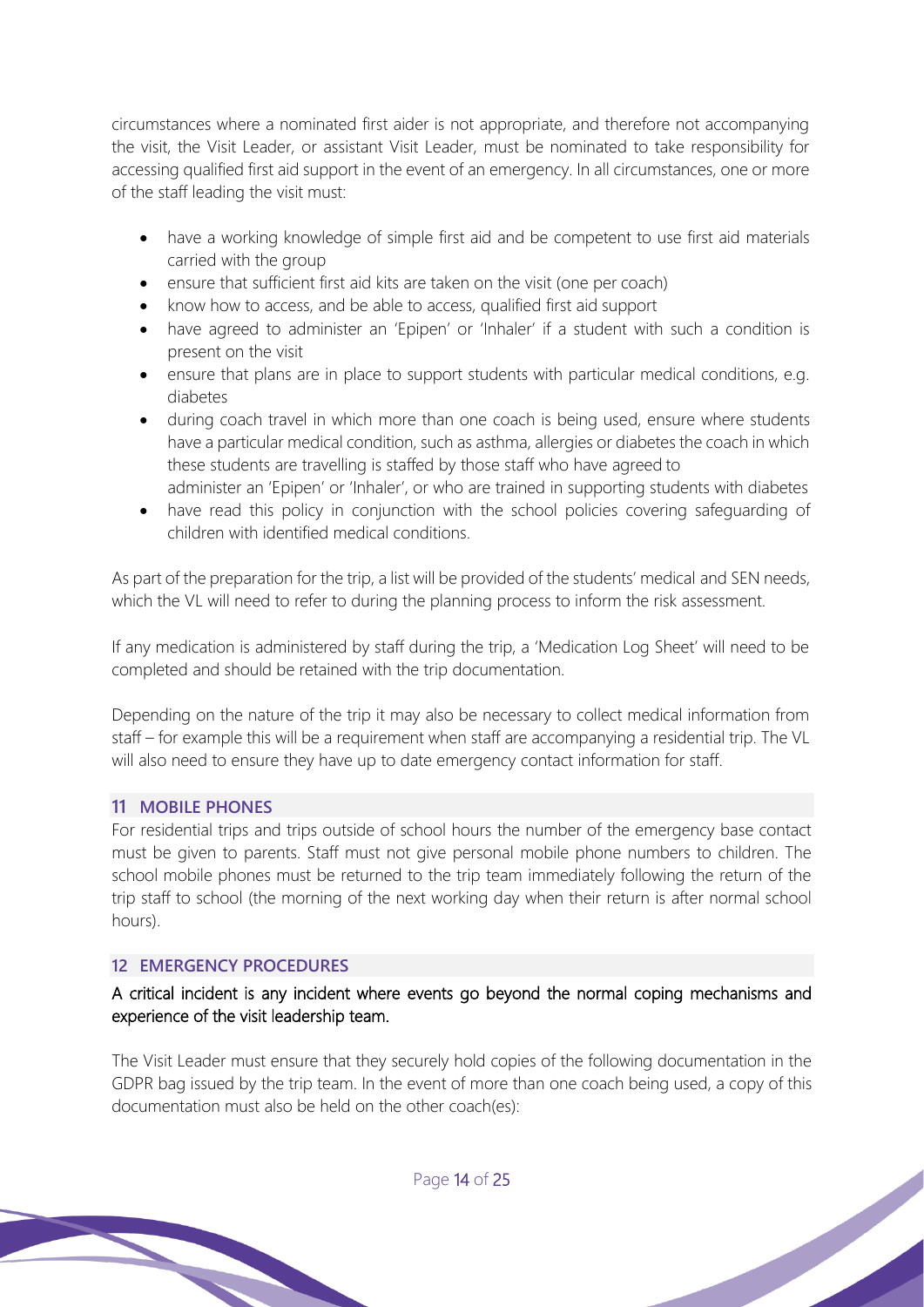- student emergency contact details and parental consent
- copy of the risk assessment including the emergency plan and contact telephone numbers
- copies of student Healthcare Plans where these exist
- information about the provider, including location and address, any safety information and provider instructions or guidelines
- Where relevant, staff medical and emergency contact details.

The school has an emergency plan in place to deal with a critical incident during a visit (see Appendix 2 for further information). All staff on visits must be familiar with this plan and it is tested at least biannually and following any major staffing changes.

When an incident overwhelms the establishment's emergency response capability; where it involves serious injury or fatality or where it is likely to attract media attention then assistance will be sought from the local authority.

Visit Leaders must ensure they have agreed with a senior member of school staff to act as an Emergency Base Contact during the trip – in the case of a residential trip it is advisable to have two emergency contacts. The emergency contact must be given a full trip pack by the VL to include the risk assessment, participant list and emergency contact details, full itinerary and supplier and staff contact details.

If there is an emergency with the VL directly, then the deputy VL will take control and action the emergency plans.

Children and staff should follow the instructions of emergency service personnel. The staff need to do what they can to ensure their own and students' safety and be prepared to adapt plans according to the circumstances.

# **13 PARENTAL CONSENT**

The school attempts to obtain blanket consent, for all local (within 20 miles), non-residential visits at the start of each year including sporting fixtures. It is the VL responsibility to ensure that consent has been given by parents/carers for all children on a local trip. Even where consent exists, parents must be given information if their child is taken on a local visit – this can be in letter format.

For any visits beyond 20 miles, or adventurous trips within 20 miles, information must be sent home giving the parents information on the visit and including trip forms which must be completed in full and returned to the Visit Leader before the trip leaves or the student cannot attend.

Trips and visits require a letter from the Visit Leader to parents setting out the arrangements for the visit. The letter should include:

- the deadline for the reply slip to be back, and the statement from the policy on selection of students
- details of the nature and purpose of the visit including date and time
- information about transport arrangements including departure and specifically collection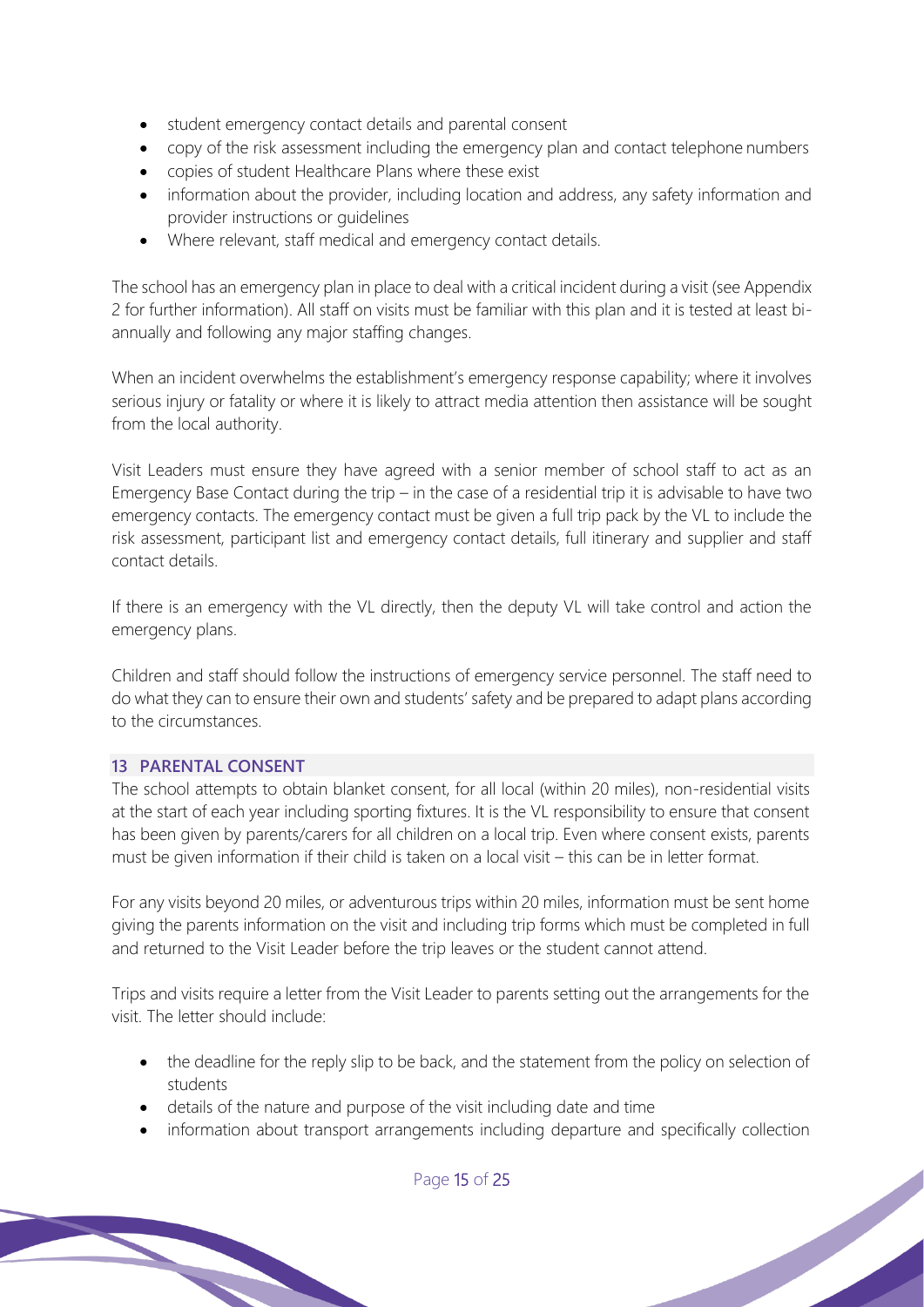arrangements (especially if dark)

- information regarding clothing/kit
- information regarding eating arrangements and any money that the student might require whilst on the trip
- information regarding behavioural expectations
- information regarding costs (N.B. Parents cannot be charged for educational activities which take place during the school day but they can be asked to pay a voluntary contribution. School funds may be available to support students in receipt of FSM or who attract Pupil Premium)
- information regarding any known media at the event and consent for their child's image to be used
- the deadline for payment and parental consent
- Information regarding the need for their child to bring their medication/equipment with them on the trip or they won't be allowed to go
- reference to student behaviour requirements (see Section 5)
- the standard GDPR statement regarding data sharing.

The text of the letter must be approved by the EVC before it is sent out to parents. A letter template is available from the Trip Team and must be adapted by the VL, before approval and signature is sought from the EVC.

#### **14 CHARGING AND FUNDING FOR TRIPS**

Trips must be operated on a cost-neutral basis and Visit Leaders will be required to set out a budget for the trip upon requesting initial approval, with the assistance of the Finance Department in the calculation of all trip costs. This is to avoid miscalculations that could lead to financial shortfalls. This budget must include all known and expected costs and should include a contingency amount. If the contingency is unused, or excess funds greater than £5 per pupil remain once all invoices have been received, the excess contingency must be returned in equal proportions to all who contributed to the trip. The Finance Team will assist with this. If less than £5 per pupil the excess will remain in the trip account and be used to fund other educational events.

Visits which occur during school hours must be provided free of charge. Parents/carers can be asked to make a voluntary contribution towards the cost of the trip but there is no obligation on parents/carers to make any contribution. In reality, the value of the requested contributions equates to the total cost of the visit (or more to allow for those parents/carers who cannot or will not contribute) and therefore if insufficient voluntary contributions are forthcoming the visit may have to be cancelled – parents/carers must be notified of this contingency. A student whose parents/carers do not contribute cannot be discriminated against and should not be excluded from an activity because their parents/carers are unwilling or unable to pay. In the event that funds surplus is greater than £5 per child from the costs that have been collected, then the surplus should be returned (in equal measure) to the parents/carers that contributed to the activity (Blue Coat School Charging and Remissions Policy).

Where parents accept a place on a trip or visit and then wish to withdraw their child from the visit due to any reason, including possession of an invalid passport and/or medical reasons, any monies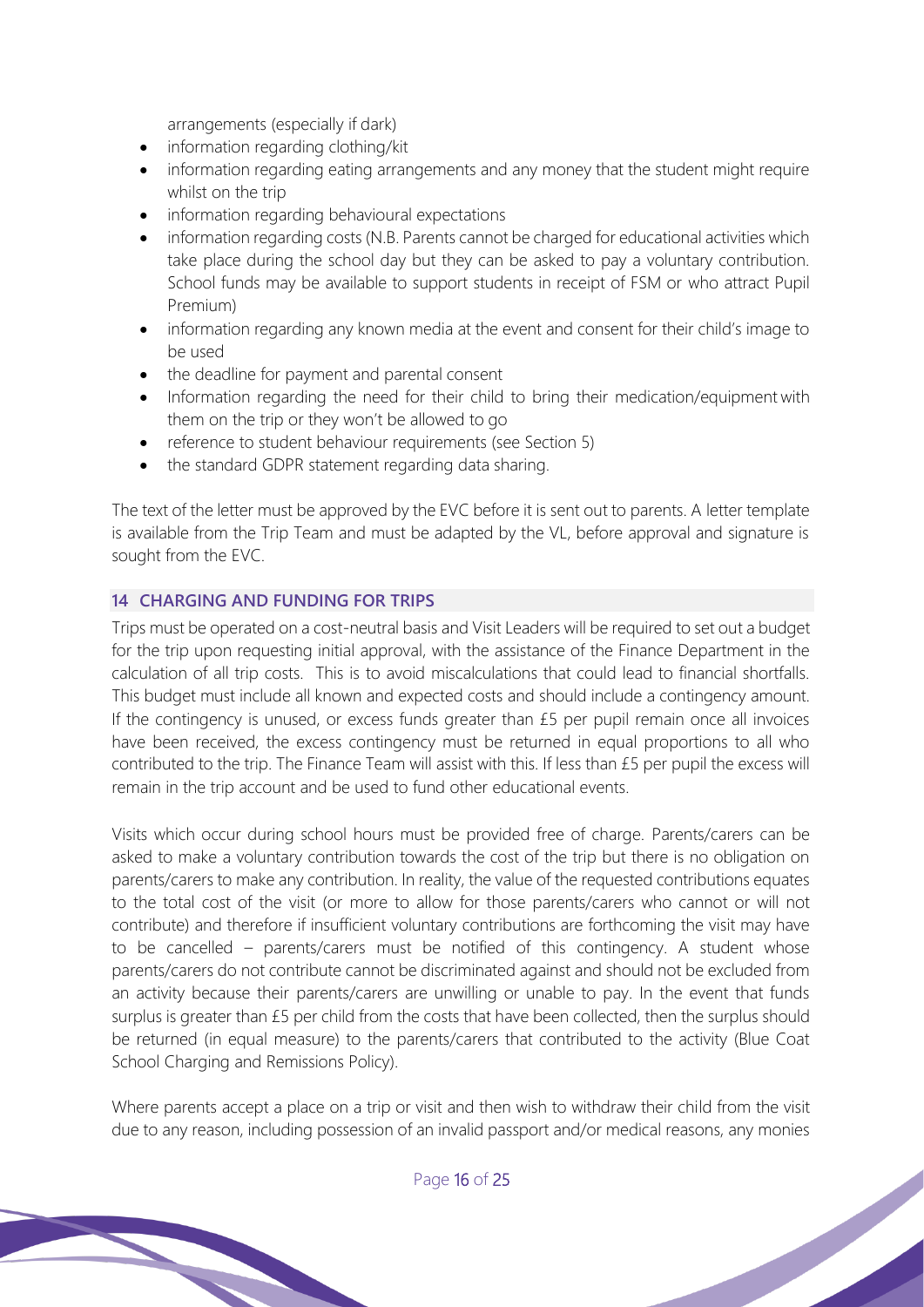already paid will be refunded if they can be recovered without loss to the school. All other sums will be forfeited.

As outlined in the behaviour section of this document, the school reserves the right to withdraw a student from a trip or visit on the grounds of poor behaviour within school, any monies already paid will be refunded if they can be recovered without loss to the school. All other sums will be forfeited.

#### **15 TRANSPORT**

For up to 14 students the school minibus may be used. This is checked for safety on a weekly basis by the Site team and is subject to regular statutory vehicle testing. It must be booked through logging a request on the Every system under the 'Minibus booking' category. School staff may drive the minibus subject to them meeting the minimum criteria (see Minibus Policy).

For larger numbers of students, travel may be by coach and train. The School Office can obtain costings and availability and it is the responsibility of the VL to request their assistance at an early stage. The travel element of a visit must be included on the Risk Assessment. Travel by coach requires particular checks to be made to ensure the provider is suitable – the Trip Team will assist the VL with this.

# Use of staff cars to transport students

Staff cars may only be used to transport children when the driver has business insurance and a clean driving licence (a record of both being checked will be kept by the EVC). Any use of private vehicles will be subject to a specific risk assessment which must be completed by the VL and approved by the EVC. All students under the age of 12 or shorter that 135cm must use a booster seat. The only exception to this is in a genuine case of emergency.

#### **16 INSURANCE**

The Board of Directors are responsible for ensuring that all trips and visits organised by the school are fully insured, with cover for all party members at least to the level of that provided by the local authority. The school Finance Office, in conjunction with the Trust Finance Manager, is responsible for the administration and updating of the school insurance policy, which includes global travel insurance, winter sports and adventurous activities. The Finance Office are responsible for providing Visit Leaders with information regarding insurance.

The cost of travel insurance for all party members on trips and visits is met by the school, and this will not be built into the price of individual trips. Parents and/or adult party members are within their rights to take out additional travel insurance, but this is optional, and the school will not take responsibility for any aspect of this cover.

The school will provide parents with insurance company details upon request, except in the case of adventurous activities, when the VL should provide parents and adult party members with these details in advance. Parents and adult party members are responsible for making insurance claims, and any excess fees, and should abide by the conditions stated within the insurance policy. The school is not responsible for providing financial compensation for monies lost or the company's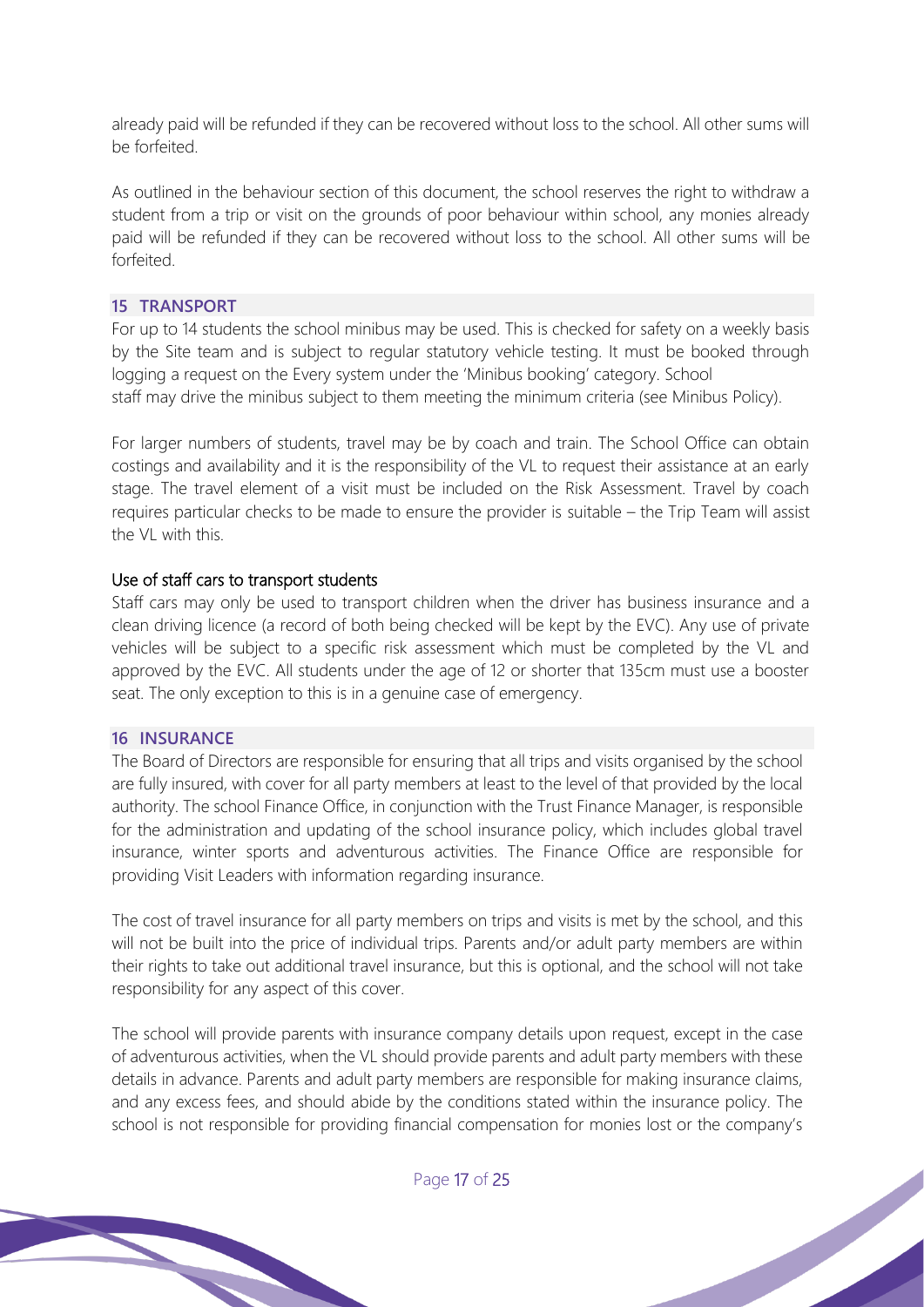refusal to honour a claim where parents or adult party members have not adhered to the conditions of the policy.

# **17 HELP AND SUPPORT**

Support, advice, training and professional discussions will be available from the EVC Lead, Deputy and Head in conjunction with the Head of Education, Primary.

There are additional resources available as a form of reference on Evolve, and also through the website of the Outdoor Education Advisors Panel National Guidance (oeapng) website https://oeapng.info/

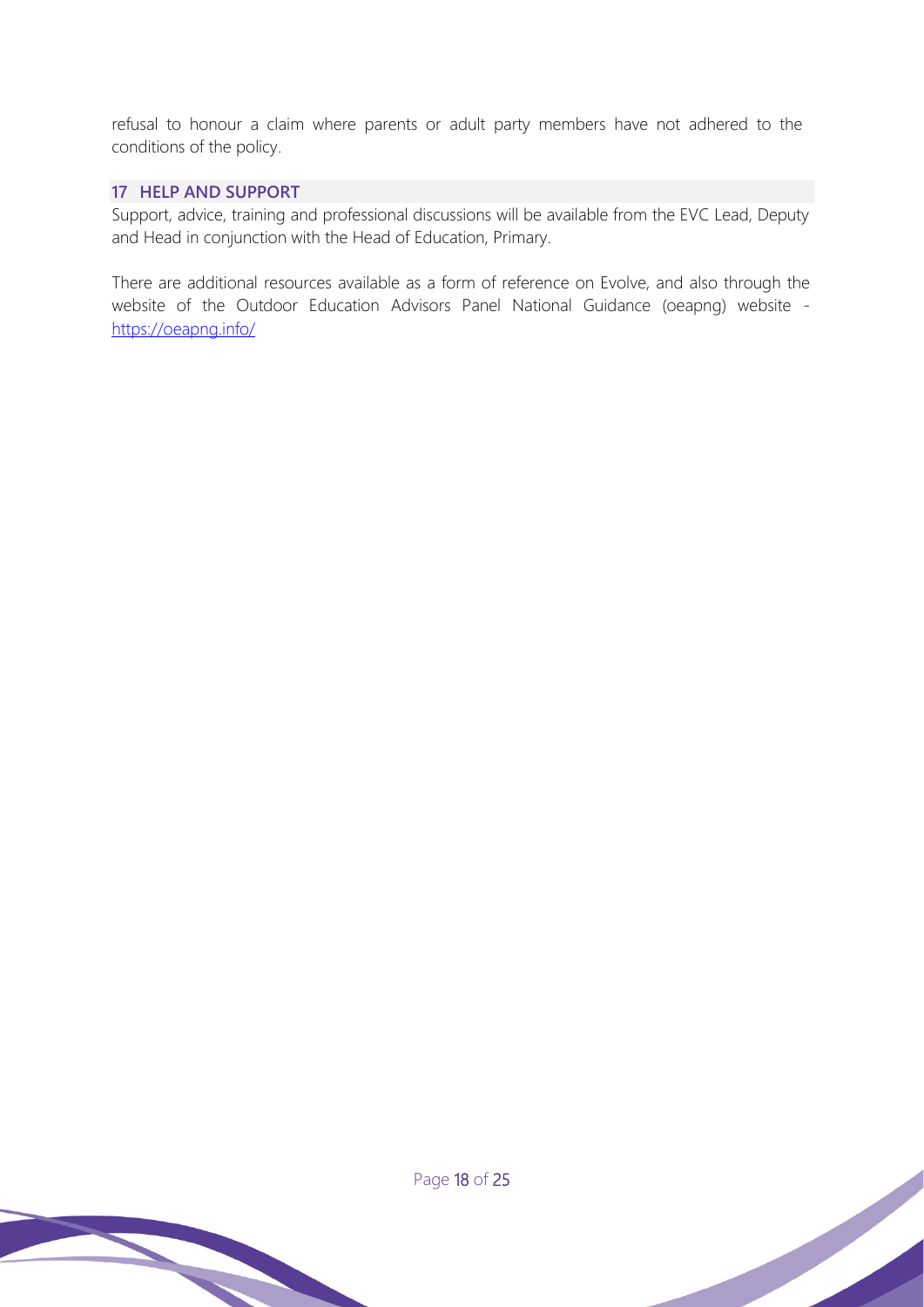The school's emergency response to an incident is based on the following key factors:

- 1. There is always a nominated emergency base contact for any visit (during school hours this is the office).
- 2. This nominated base contact will either be an experienced member of the senior management team or will be able to contact an experienced senior manager.
- 3. The visit leadership team and the emergency base contact will both have relevant medical and emergency contact information on all the visit participants (including staff).
- 4. Both the Visit Leader(s) and the base contact know to request support from Trust in the event that an incident overwhelms the establishment's emergency response capability; involves serious injury or fatality or where it is likely to attract media attention.
- 5. The National Guidance role specific emergency action cards are carried by:
	- a. The Visit Leader
	- b. The first point of contact (e.g. the office receptionist)
	- c. The designated base contact senior manager
- 6. This procedure is tested through both desk top exercises and periodic scenario calls from Visit Leaders

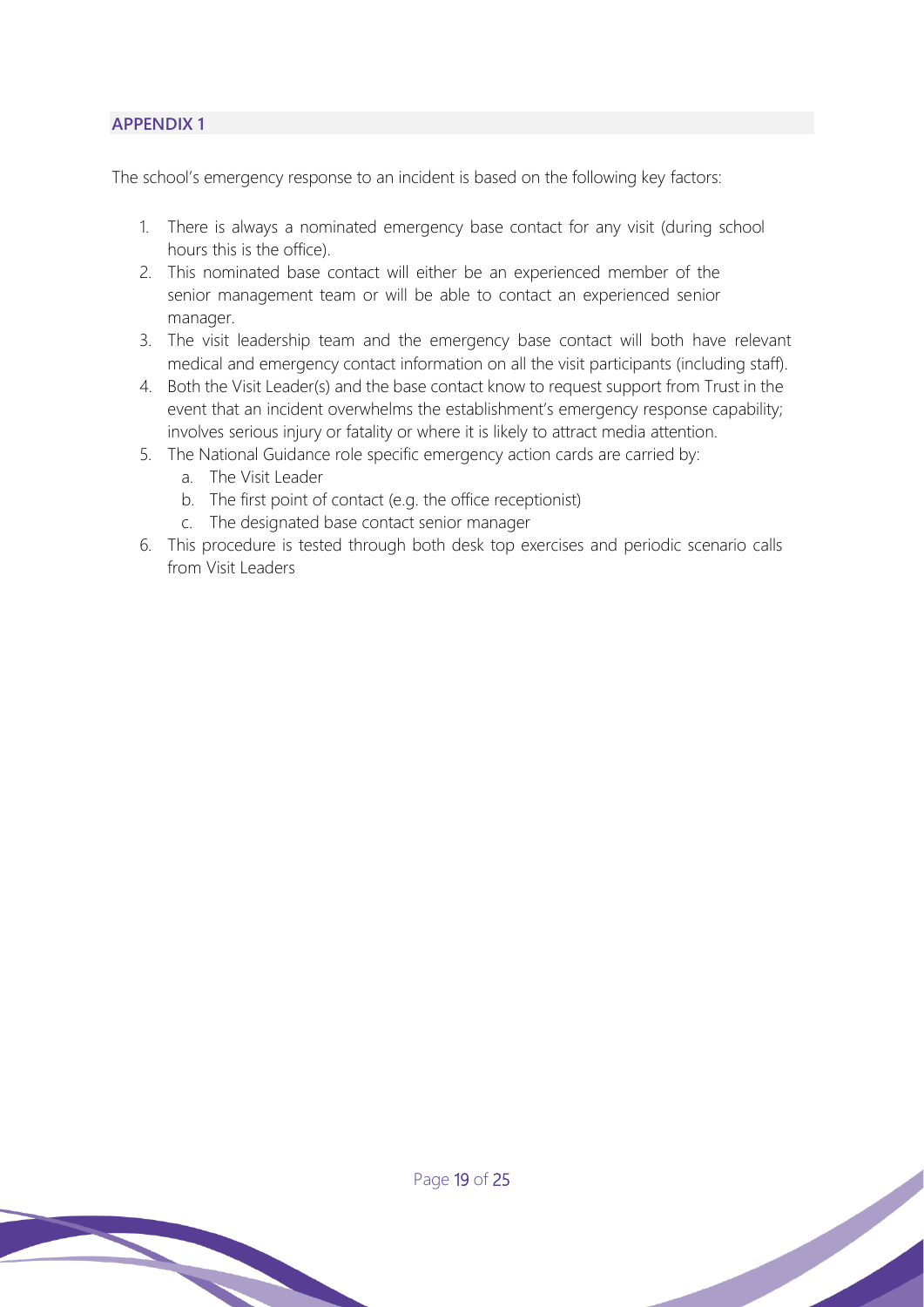# **Clifford Bridge Academy Extended Learning Territory**

The boundaries of the territory include the following frequently used venues:

- Sowe Valley and the River Sowe (water margin trained staff only)
- St Bartholemew's Church
- Caludon Castle School
- Tesco (Clifford Bridge Road)
- Local area
- Pearl Hyde School

We use this area on a daily basis for a variety of learning activities and approved staff are allowed to operate in this area without completing the visit approval process so long as they follow the agreed standard operating procedure. The EVC and the office maintain a list of currently approved staff.

# Operating Procedure

The following are potentially significant hazards within our extended territory:

- Road traffic
- Other people / members of the public / animals
- Losing a pupil
- Uneven surfaces and slips, trips, falls
- Weather conditions
- Stream River SowE
- Activity specific issues when doing environmental fieldwork (nettles, brambles rubbish etc)

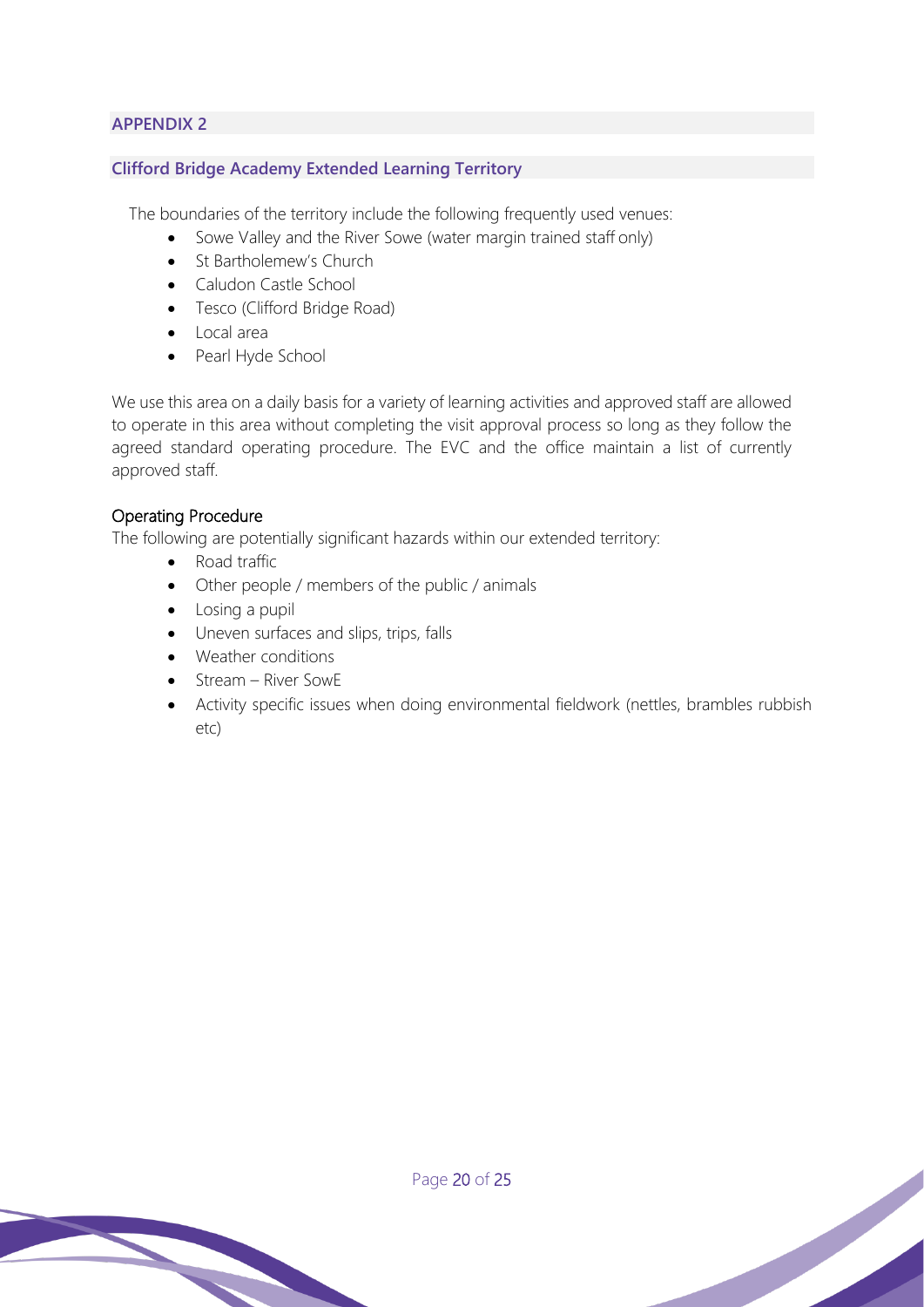#### **Hearsall Community Academy Extended Learning Territory**

The boundaries of the territory include the following frequently used venues:

- Local area including Hearsall Common
- St Mary Magdalen Church
- Hearsall Baptist Church
- Earlsdon High Street and Earlsdon Library
- Morrisons
- The Butts
- Albany Theatre
- All Souls school field

We use these areas on a daily/weekly/monthly/termly basis for a variety of learning activities and approved staff are allowed to operate in this area without completing the visit approval process so long as they follow the agreed standard operating procedure. The EVC and the office maintain a list of currently approved staff.

# Operating Procedure

The following are potentially significant hazards within our extended territory:

- Road traffic
- Other people / members of the public/animals
- Losing a pupil
- Uneven surfaces and slips, trips, falls
- Weather conditions
- Busy roads around Hearsall Common
- Activity specific issues when doing environmental fieldwork (nettles, brambles rubbish etc)

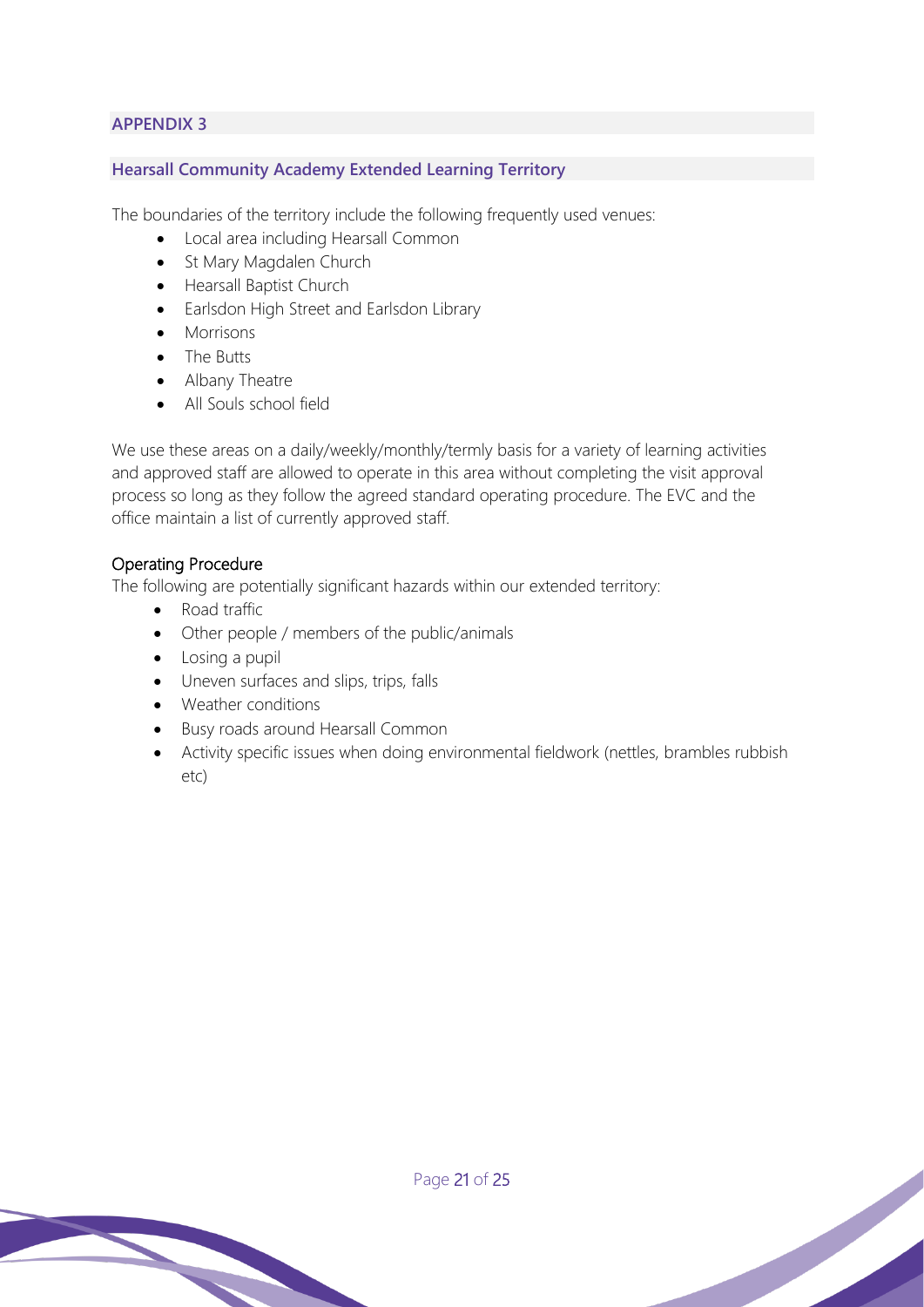#### **Stockingford Academy Extended Learning Territory**

The boundaries of the territory are shown on the map below. This area includes the following frequently used venues:

- St Paul's Church
- The Nuneaton Academy
- Local walk

We use this area for a variety of learning activities and approved staff are allowed to operate in this area without completing the visit approval process so long as they follow the agreed standard operating procedure. The EVC and the office maintain a list of currently approved staff.

# Operating Procedure

The following are potentially significant hazards within our extended territory:

- Road traffic
- Other people / members of the public / animals
- Losing a pupil
- Uneven surfaces and slips, trips, falls
- Weather conditions
- Activity specific issues when doing environmental fieldwork (nettles, brambles rubbish etc)



Page 22 of 25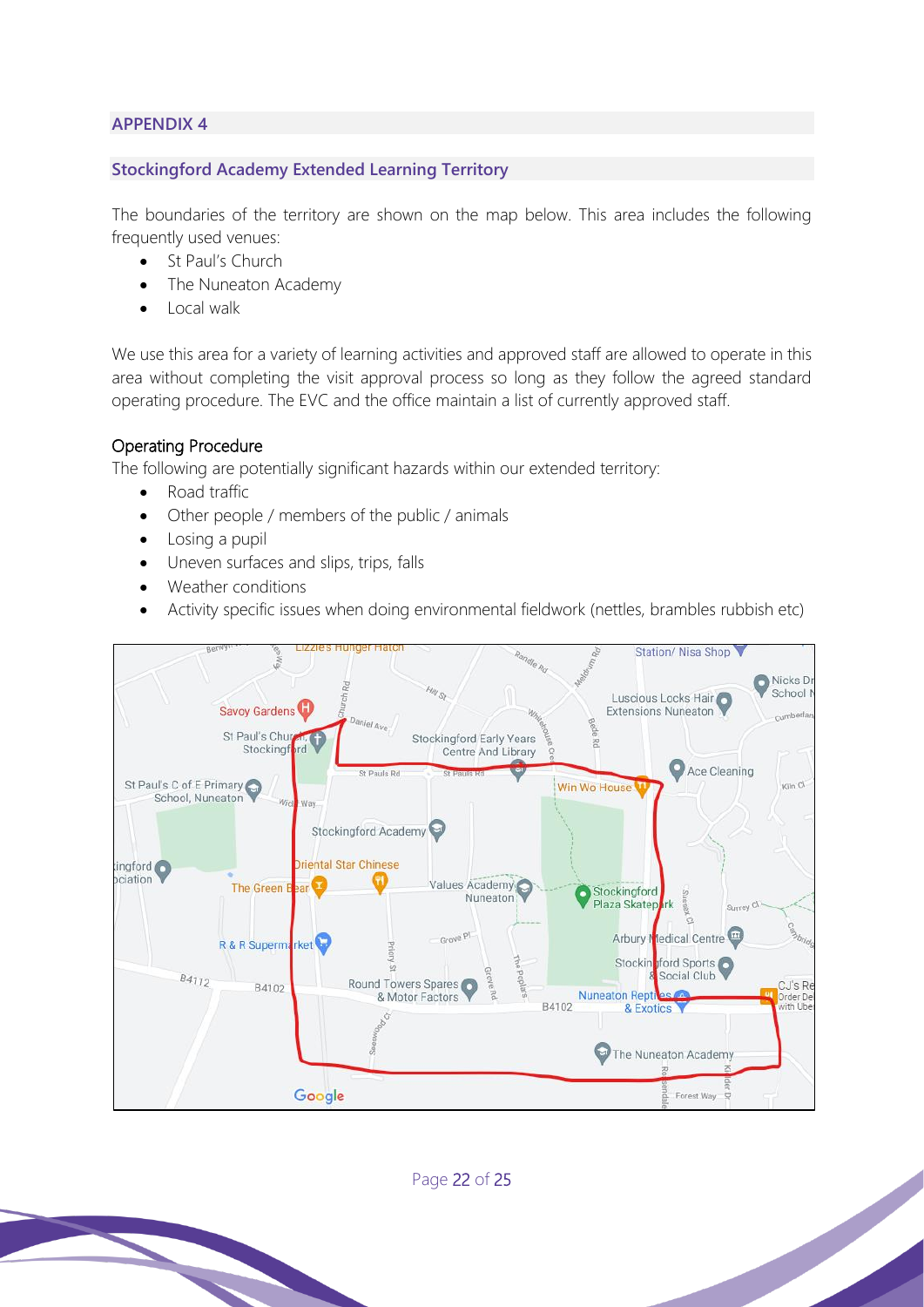#### **Walsgrave C of E Academy Extended Learning Territory**

The boundaries of the territory include the following frequently used venues:

- Local area including 'The Courts' and the River Sowe (water margin trained staff only)
- St Marys Church
- Coombe Abbey
- Grace Academy
- Asda
- Local area
- Whittle Academy

We use this area on a daily basis for a variety of learning activities and approved staff are allowed to operate in this area without completing the visit approval process so long as they follow the agreed standard operating procedure. The EVC and the office maintain a list of currently approved staff.

#### Operating Procedure

The following are potentially significant hazards within our extended territory:

- Road traffic
- Other people / members of the public / animals
- Losing a pupil
- Uneven surfaces and slips, trips, falls
- Weather conditions
- Pond and river at Coombe Abbey
- Stream River Sowe
- Activity specific issues when doing environmental fieldwork (nettles, brambles rubbish etc)

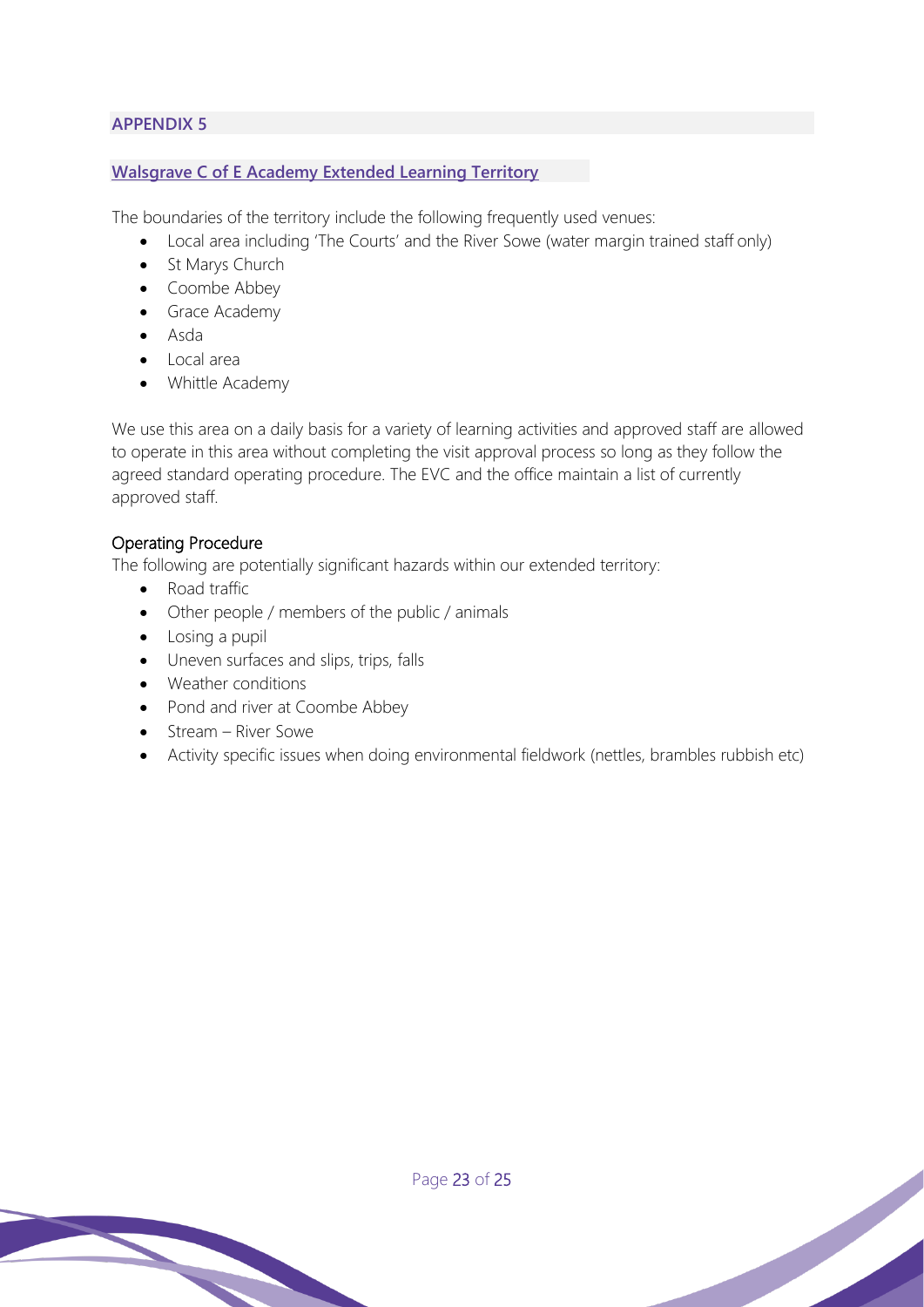#### **Whittle Academy Extended Learning Territory**

The boundaries of the territory include the following frequently used venues:

- Coombe Abbey
- Grace Academy
- Asda
- Walsgrave C of E Academy
- AT7 Centre
- McDonalds
- St Mary's Church

We use this area on a regular basis for a variety of learning activities and approved staff are allowed to operate in this area without completing the visit approval process so long as they follow the agreed standard operating procedure.

# Operating Procedure

The following are potentially significant hazards within our extended territory:

- Road traffic
- Other people / members of the public / animals
- Losing a pupil
- Uneven surfaces and slips, trips, falls
- Weather conditions
- Pond and river at Coombe Abbey
- Stream River Sowe
- Activity specific issues when doing environmental fieldwork (nettles, brambles rubbish etc)